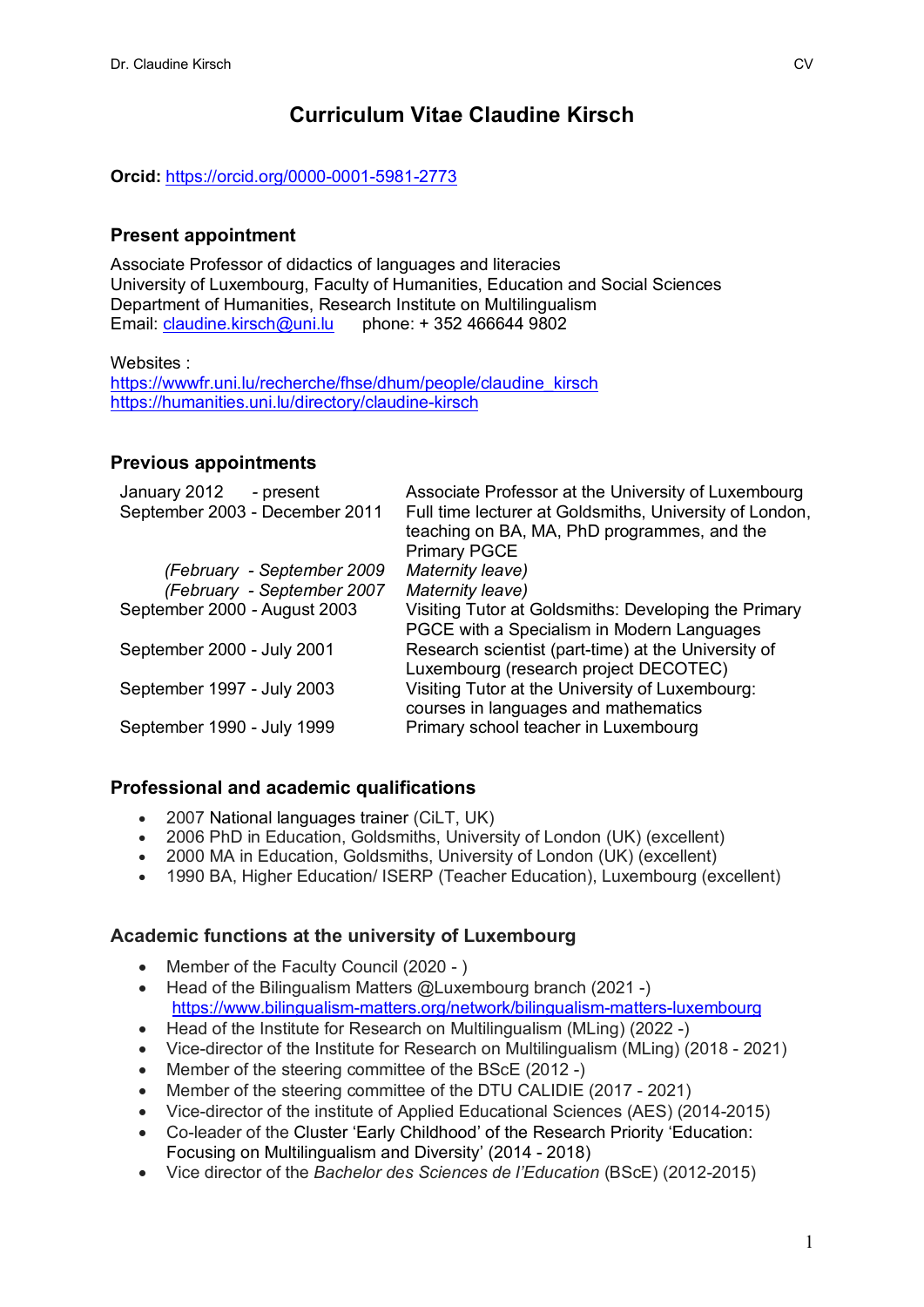# **Teaching responsibilities**

- Bachelor in Sciences of Education (BScE) (2012 )
- Bachelor in Sciences of Psychology (2021 -) (dissertation supervision)
- Bachelor in social Sciences and educational Sciences (BSSE) (2018 2020) (dissertation supervision)
- Naster in Learning and Communication in Multilingual and Multicultural Contexts  $(2012 - )$
- Doctoral School, transferrable skills training (2014 )
- Doctoral School in Humanities and Social Sciences (DSHSS) (2015 )
- DTU CALIDIE (2017 2021)

### **Consultancy positions**

• Member of the scientific advisory council *éducation plurilingue* (Ministry of National Education, Youth and Early Childhood) (2017 - )

### **Current memberships and representations**

- Member of the Maternal, Newborn, Child & Adolescent Health (MNCAH) COVID-19 Research Network of the WHO (2020 - )
- Founding Member of the LuxERA (2018 )
- Member of 07 'Social Justice and Intercultural Education' of the European Educational Research Association (ECER)
- Member of network 31 'Network on Language and Education' (ECER)
- Member of REYLL (Multilingualism and Early childhood network)
- Member of the scientific board of the *OEuvre Nationale de Secours Grand-Duchesse Charlotte* for the call "Youth Action – live well through Covid" (2021)
- Editorial board member of the journals *Language, Culture and Curriculum* (LCC, since 2013) and *Zeitschrift für Grundschulforschung. Bildung im Elementar- und Primarbereich* (ZfG, since 2017)
- Reviewer for the journals *International Journal of Bilingual Education and Bilingualism; International Journal of Multilingualism; Language, Culture and Curriculum; Journal of Multilingual and Multicultural Development; Language and Education; European Journal of Teacher Education; Language Policy; Zeitschrift für Grundschulforschung, Bildung im Elementar- und Primarbereich; WHO Adolescent well-being*
- Reviewer for the National Research Fund (FNR) (2008-2011)

### **Prizes and awards**

- Senior Fellow: awarded by Advanced Higher Education in the UK. The nomination testifies to an understanding of effective approaches to teaching and learning support as a key contribution to high quality student learning
- FNR "Researchers' Day": successful application to host a two-day science workshop called "*Quel monde, quel choix? / Welche Welt, welche Wahl?*" in November 2022
- FNR awards (2020): prize "Outstanding-research driven innovation" for the movies of the research project MuLiPEC
- Merit-based funding (2018 2022) as assessed by the European Science Foundation
- "Women in Science and Engineering in Luxembourg" (WISE) (2017) one of the 12 women selected by the National Research Fund (FNR)
- "Meet the Scientist" (2016) selected by the National Research Fund (FNR) to present academic work (https://www.youtube.com/watch?v=yKw5JTVJXIE)
- British Council bursary for MA studies, accommodation, fees and travel, £4,500
- Economic and British Research Council (ESRC) bursary ("fees only studentship on a part-time basis) of £10.000 for PhD studies from 2001-2006 (R42200154285)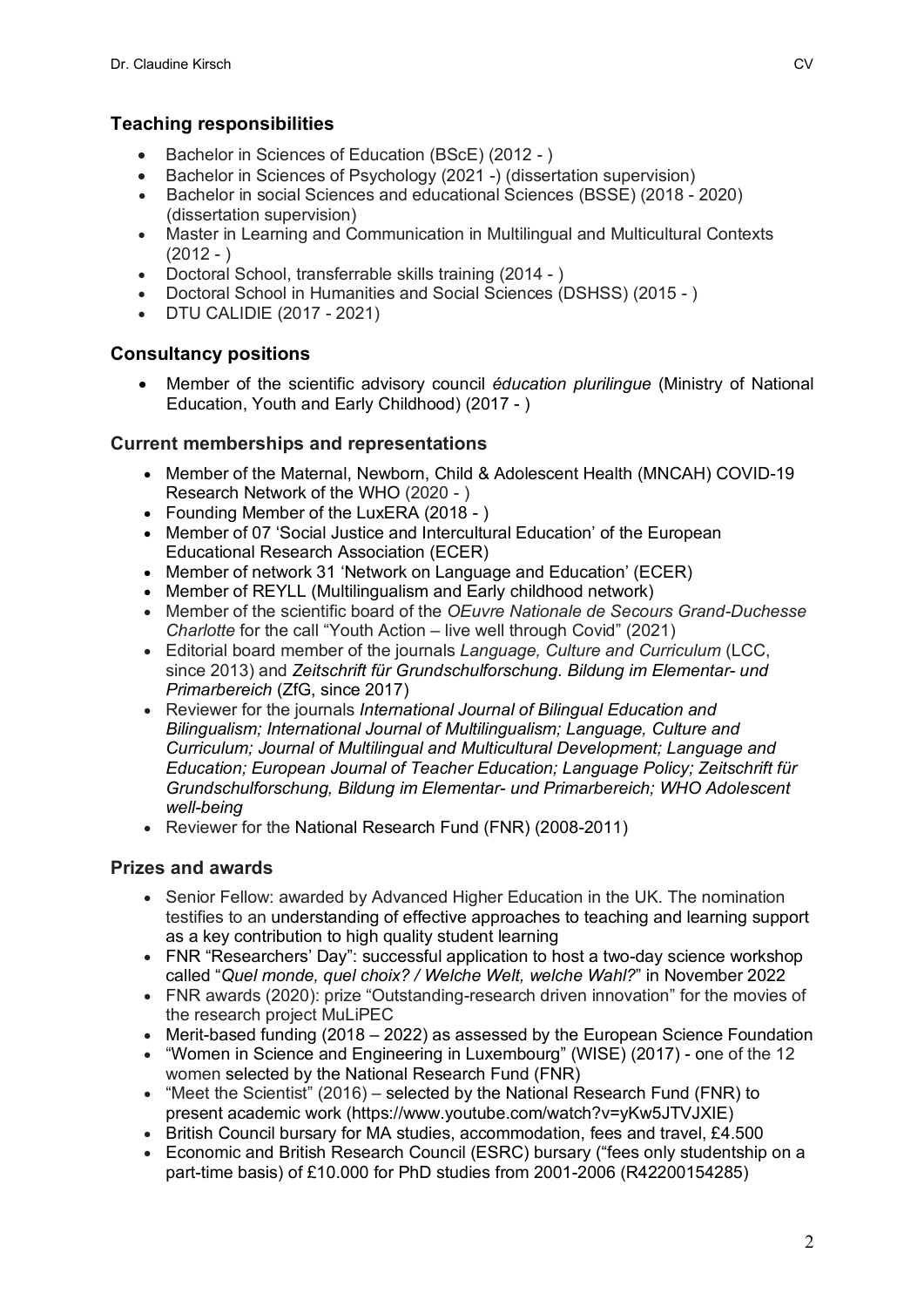# **Supervision of PhD students**

Completed PhD:

- Dr. Flavia Bley: (Trans)-local Language Learning Spaces of Three Newly Arrived Brazilian Preschool Children in Luxembourg: Two Multi-Sited Ethnographic Case Studies on the Supporting Structures of Their Parents, Teachers and Educators (15.10.2015 – 14.10.2021, defence on 14 December 2021) self-funded
- Dr. Simone Mortini: Emergent multilingual children's agency within translanguaging practices with peers and practitioners in formal and non-formal early childhood education settings in Luxembourg (15.07.2016 – 14.06.2021, defence on 4 October 2021) funding through FNR CORE MuLiPEC
- Dr. Sarah Degano: Understanding multilingual pupils' translanguaging practices: a qualitative study in two primary schools (15.01.2017 – 14.01.2020, defence on 31 March 2021) funding through FNR CALIDIE PRIDE
- Dr. Demosthenes Dimitrakoulakos, 2018. I was a CET member

I currently supervise 3 students (of which two are FNR funded)

- Melanie Noesen: Mehrsprachigkeit und Inklusion. Sprachlernzugänge durch Portfolioarbeit entwickeln (15.11.2014 – 15.05.2022) self-funded
- Valérie Kemp: A qualitative study on parent and child engagement in multiliteracy activities in creches in Luxembourg (15.07.2020 – predicted 14.07.2024) funding through FNR CORE COMPARE
- Mahdi Mowlaei Aghblagh: Children's experiences of multilingualism in Luxembourg at home, school and social media (01.03.2022 – predicted 28.02.2026) AFR funding

I am a member of CET (*comité de thèse*) of 2 students

- Kevin Simoes Loureiro: The implementation of the plurilingual education policy in the Luxembourgish non-formal early childhood and care sector? A policy field analysis confronting perspectives from policy and practice level experts by using a mixedmethod approach (01.07.2019 – predicted 30.06.2023) funding through FNR CALIDIE PRIDE
- Peiru Bai: *Plurilinguisme, représentations et identités des familles chinoises au Grand-Duché de Luxembourg : tensions entre héritage et intégration* (01.05.2018 – predicted 31.04.2022) self-funded

I co-supervised 4 students with Prof. Dr. Eve Gregory at Goldsmiths, between 2008 and 2011

### **Research activities (PI or researcher) at the University of Luxembourg**

- May 2021-November 2023: May 2021-November 2023: *Digital Media as Language and Literacy Learning Spaces in Multilingual Families* (DigiFam), Dr. Maria Obojska (PI), Dr. Potheini Vaiouli. Dr. Claudine Kirsch is the local mentor, Dr. Åsa Palviainen the external mentor. Funding: FNR Core Junior
- May 2021 April 2022: *Children's voices during the Covid-19 pandemic. Insights into their learning experiences, perceptions and well-being* (COVID-Kids II) Dr. Claudine Kirsch (PI), Dr. Pascale Engel (PI), Dr. Džoen Bebić-Crestany, Dr. Potheini Vaiouli, Dr. Cyril Wealer. Funding: Oeuvre Nationale de Secours Grand-Duchesse Charlotte (117,325€) (https://covid-kids.uni.lu; https://covidkids.lu/web/en/)
- May 2020 April 2021: *Influence of social isolation and school closure on children's and adolescents' well-being and education* (COVID-Kids I). Dr. Claudine Kirsch (PI), Dr. Pascale Engel, Dr. Sascha Neumann. Funding: Oeuvre Nationale de Secours Grand-Duchesse Charlotte (21,000€), Assurances Foyer (12,500€) (https://covid-kids.uni.lu)
- January 2020 December 2023: *Collaboration with Parents and Multiliteracy in Early Childhood Education* (COMPARE)*.* Dr. Claudine Kirsch (PI), Dr. Sascha Neumann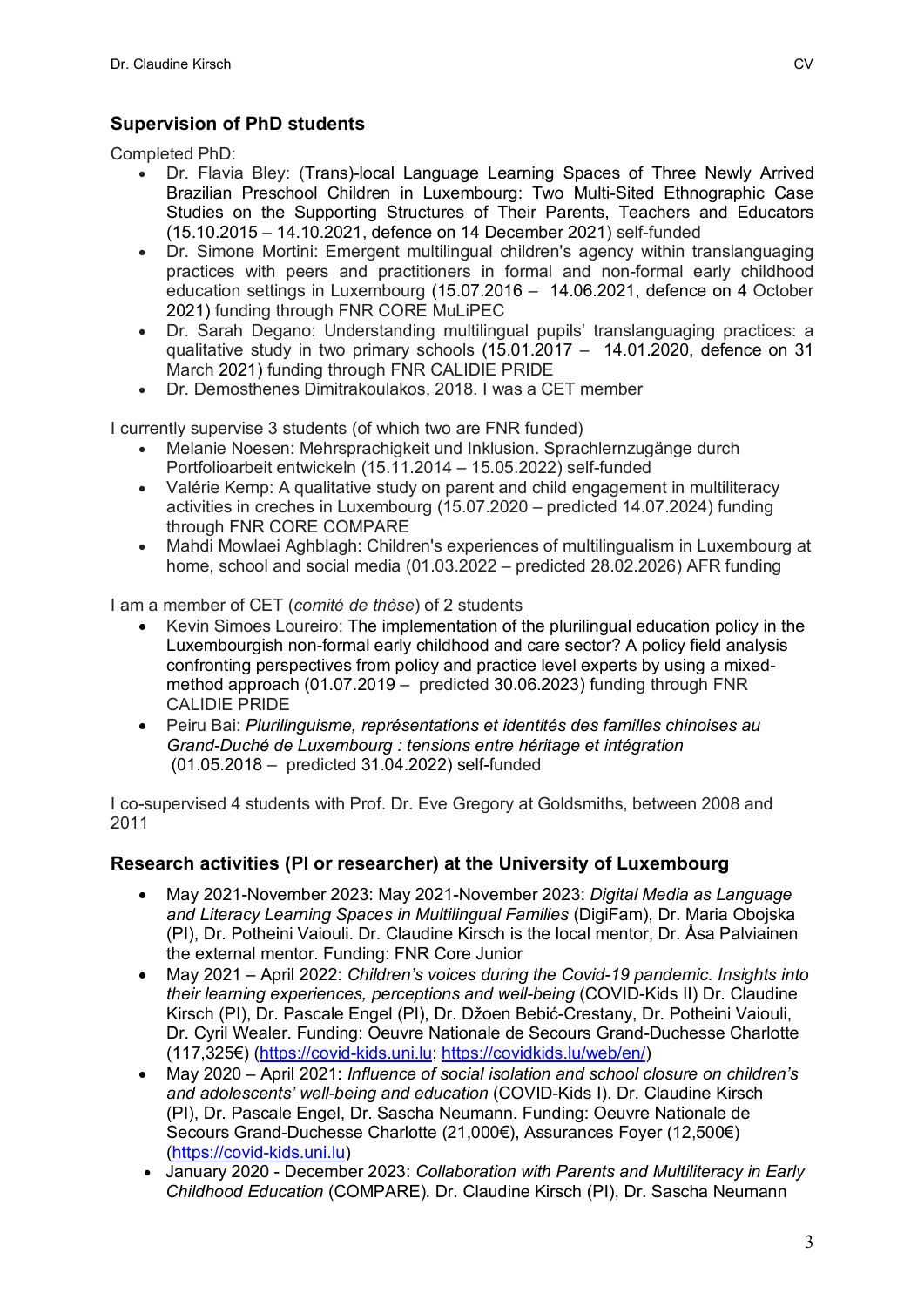(January – April 2020), Dr. Gabrijela Aleksić, Dr. Džoen Bebić-Crestany, Valérie Kemp, Laura Colucci. Funding: Ministry of National Education, Childhood and Youth; National Youth Service; FNR CORE; University of Luxembourg (878,227€) (https://compare.uni.lu)

- January 2020 December 2021: Developing Multilingual Literacies Exploring the role of communities for literacy development in multilingual families: Sabine Little (University of Sheffield) (PI), Claudine Kirsch (University of Luxembourg), Joana Duarte (University of Groningen), Mirjam Günter-van der Meij (NHL Stenden) and Irina Usanova (University of Hamburg); EERA funding (5,000€)
- February 2019 July 2021: *Translanguaging Training Programme for Teachers Working with Language Minority Preschool Children in Luxembourg* (TRANSLA). Dr. Gabrijela Aleksić (PI), Džoen Bebic-Crestany, Claudine Kirsch (local mentor). Funding: FNR Core Junior
- January 2017 December 2022: *Capitalising on Linguistic Diversity in Education* (CALIDIE). Dr. Adelheid Hu (PI), 11 supervisors (of which Claudine Kirsch is one) and 11 PhD students.
- January 2017 December 2018: *New Migration of Families from Greece to Europe* (MIGREC). Dr. Claudine Kirsch (PI), Dimitra Tsagkogeorga. Funding: University of Luxembourg. International project with Prof. Panagiotopoulou (University of Cologne), Prof. Rosen (University of Cologne), Associate Prof. Chatzidaki (University of Crete), Claudine Kirsch).
- May 2016 April 2019: *Developing multilingual pedagogies in Early Childhood* (MuLiPEC) Dr. Claudine Kirsch (PI), Dr. Katja Andersen, Dr. Gabrijela Aleksić, Simone Mortini, Laurence Di Letizia. Funding: FNR CORE and Ministry of National Education, Childhood and Youth. (https://mulipec.uni.lu) (457.786€).
- July 2014 June 2016: *Family Language Policies among Greek Migrants in Luxembourg* (FLPAGL). Dr. Nikolaos Gogonas (PI) and Dr. Claudine Kirsch. Funding: FNR AFR
- May 2014 December 2014: *Multilingual Oracies* (MULTORA). Dr. Claudine Kirsch. (PI) and Dr. Katja Andersen. Funding: Ministry of Family (24,200 $\varepsilon$ ).
- September 2013 February 2017: *iTEO, a tool for learning and teaching languages* (iTEO 2). Dr. Claudine Kirsch (PI), Dr. Gérard Gretsch (2013-2015), Laurence Di Letizia (2013-2015), Dr. Asuncion Bes (2016), Dr. Roberto Gomez (2014-2015). Funding: University of Luxembourg, Ministry of National Education, Childhood and Youth. (https://iteo.uni.lu) (334.157€)
- January 2012 October 2012: *Researching language acquisition with the tool iTEO* (iTEO Pilot). Dr. Claudine Kirsch (PI) and Dr. Gérard Gretsch. University of Luxembourg

### **Research projects at Goldsmiths (University of London) and Luxembourg (prior to 2012)**

- October 2011 May 2012: *Changing country, changing language*. Dr. Claudine Kirsch. University of Luxembourg.
- 2009 2011: *Creativity in the community languages classroom: pedagogies and professional development*. Dr. Jim Anderson (PI), Prof. Eve Gregory, Dr. Clare Kelly, Dr. Charmian Kenner, Dr. Claudine Kirsch, Dr. Ana Souza, Prof. Yangguang Chen and Yu-Chiao Chung. Goldsmiths, University of London. Funding: Nuffield project.
- 2009 2011: *Storytelling in modern language lessons in primary schools*. Dr. Claudine Kirsch. Funding: Goldsmiths, University of London.
- 2009 2010: *Childhood bilingualism: Luxembourgish parents raising their children bilingually in England*. Dr. Claudine Kirsch. Funding: University of London.
- 2007 2008: *The development of trainee teachers' intercultural competence*. Dr. Claudine Kirsch. Funding: Goldsmiths, University of London.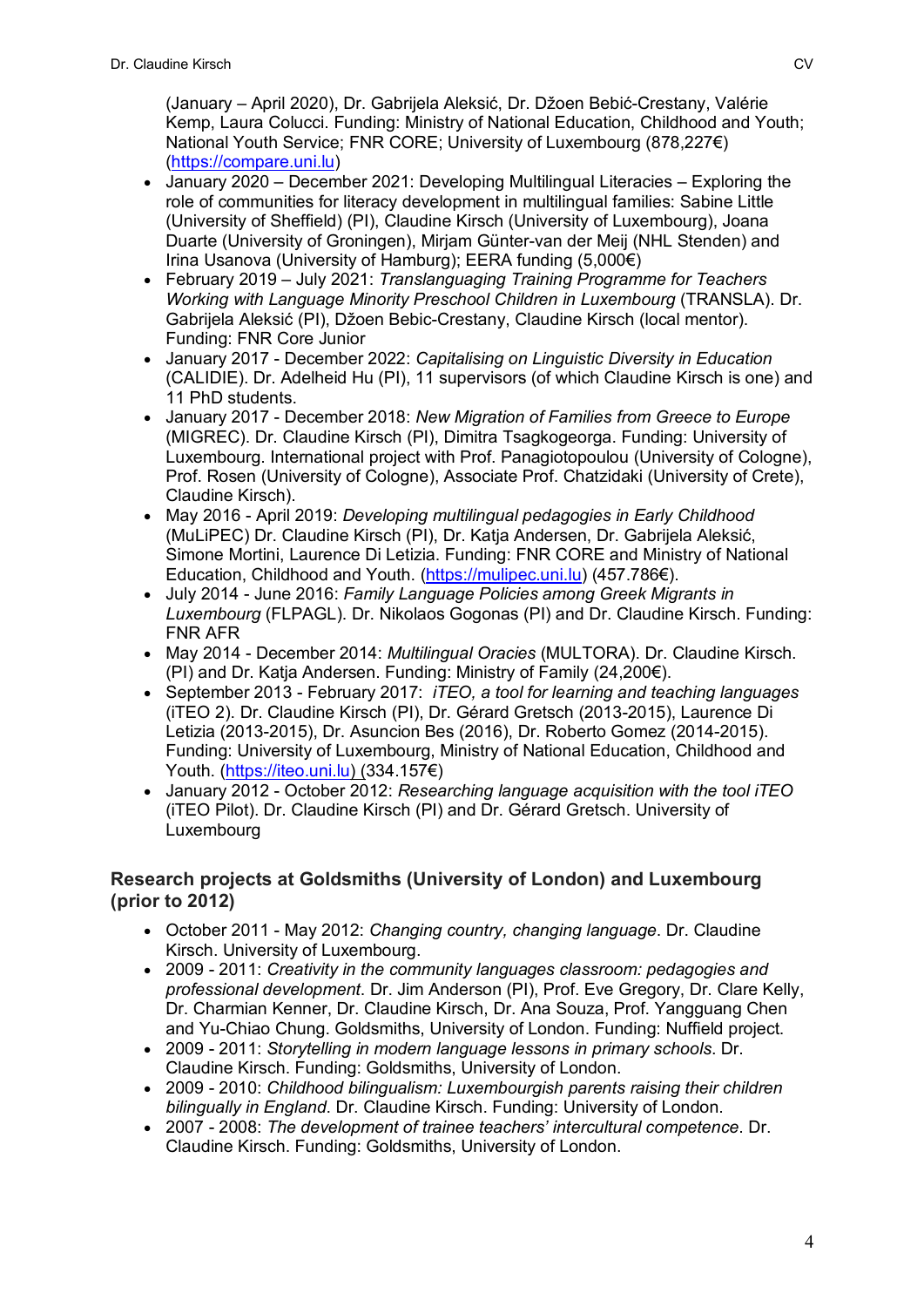- 2004 2007: *New developments in teacher education and the benefits and challenges of the PGCE students' month-long school experience in a foreign country*. Dr. Claudine Kirsch. Funding: Goldsmiths, University of London.
- 2001- 2006: *English children's practices of learning foreign languages at home and at school and the development of their language learning strategies*. Claudine Kirsch. Funding: ESRC.
- 2001 2003: *Luxembourgish children using and learning foreign languages at home and at school.* Claudine Kirsch. Funding: ESRC.
- 2000 2004: *DECOTEC (Development of expertise in a collaborative open technologically enriched educational context).* Gérard Gretsch (PI), Charles Max, Claudine Kirsch (2000-2001), Stammet Brigitte. University of Luxembourg
- 1996 1999: *DECOPRIM I, II, III* (Development of oral and written communication skills at primary school). I was a teacher-researcher. Funding: Ministry of Education (MENFP).
- 1995 1996: *DECOLAP* (Development of oral and written communication skills at preschool). I was a teacher-researcher Funding: Ministry of Education (MENFP).
- 1992 -1995: *Differenzieren im offenen Unterricht* I and *Differenzieren im offenen Unterricht II*'. ISERP.

# **Peer-reviewed articles**

- Degano, S. & Kirsch, C. (2020). Moving beyond language(s): a case study on a newcomer's translanguaging practices. *European Journal of Applied Linguistics*. https://www.degruyter.co m/view/journals/eujal/ahead-of-print/article-10.1515-eujal-2020- 0005/article-10.1515-eujal-2020-0005.xml
- Engel de Abreu, P. M. J., Neumann, S., Wealer, C., Abreu, N., Coutinho Macedo, E. &, Kirsch, C. (2021). Subjective Well-Being of Adolescents in Luxembourg, Germany, and Brazil During the COVID-19 Pandemic. *Journal of Adolescent Health*, 69(29), 211-218. DOI:https://doi.org/10.1016/j.jadohealth.2021.04.028
- Heinzel, F., Schüler, L., Kirsch, C., & Panagiotopulou, J. (2021). "Raum für Mehrsprachigkeit geben!". Die Grundschulzeitschrift. https://www.friedrichverlag.de/grundschule/deutsch/mehrsprachigkeit/raum-fuer-mehrsprachigkeit-geben-9684
- Kirsch, C. (2021). Practitioners' language-supporting strategies in multilingual ECE institutions in Luxembourg. *European Early Childhood Education Research Journal* 29(3),336-350. Doi: https://doi.org/10.1080/1350293X.2021.1928721
- Kirsch, C. & Aleksić, G. (2021). Multilingual education in early years in Luxembourg: a paradigm shift? *The International Journal of Multilingualism* 18(4), 534-550, https://doi.org/10.1080/14790718.2021.1905643
- Kirsch, C., & Mortini, S. (2021). Engaging in and creatively reproducing translanguaging practices with peers: a longitudinal study with three-year-olds in Luxembourg. *International Journal of Bilingual Education and Bilingualism*. https://doi.org/10.1080/13670050.2021.1999387
- Kirsch, C, Engel de Abreu, P. M., Neumann, S. & Wealer, C. (2021) Practices and experiences of distant education during the COVID-19 pandemic: the perspectives of sixto sixteen-year-olds from three high-income countries. *International Journal of Educational Research open*. https://doi.org/10.1016/j.ijedro.2021.100049
- Kirsch, C. (2020). Opening minds to translanguaging pedagogies. *System*. Special issue. Translanguaging as a challenge for language teachers. https://doi.org/10.1016/j.system.2020.102271
- Kirsch, C. (2020). Heranführung an die mehrsprachige Pädagogik durch Filmaufnahmen in der Lehrerausbildung in Luxemburg. Zeitschrift für Interkulturellen Fremdsprachenunterricht 25(1), 507-528. http://tujournals.ulb.tudarmstadt.de/index.php/zif
- Kirsch, C. (2020). Conclusion and future research. In C. Kirsch & J. Duarte (Eds). *Multilingual approaches for teaching and learning. From acknowledging to capitalising on*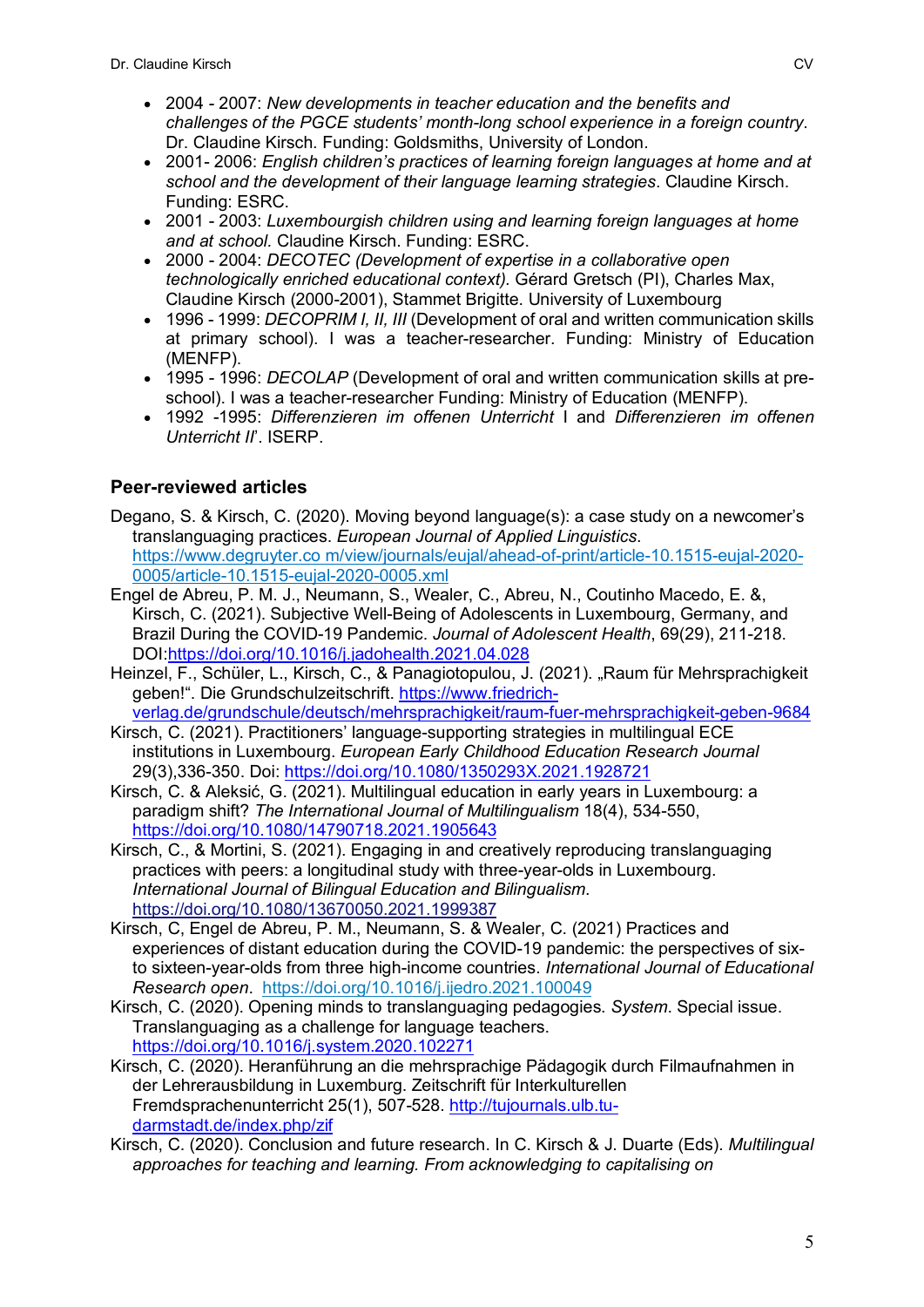*multilingualism in European mainstream education* (pp.208-204–207). Abingdon, New York: Routledge.

- Kirsch, C., Aleksić, G., Mortini, S., & Andersen, K. (2020) .Developing multilingual practices in early childhood education through a professional development in Luxembourg. *International Multilingual Research Journal* 14 (4), 319-337. https://doi.org/10.1080/19313152.2020.1730023
- Kirsch, C. (2018). Dynamic interplay of language policy, beliefs and pedagogy in a nursery class in Luxembourg. *Language and Education* 32(5), 444-461. https://doi.org/10.1080/09500782.2018.1487452
- Kirsch, C. (2018). Auf dem Weg zur mehrsprachigen Bildung in der frühen Kindheit. In LUCET, MENJE & SCRIPT (Eds.), *Nationaler Bildungsbericht 2018* (pp. 135-139). http://www.men.public.lu/catalogue-publications/themes-transversaux/statistiquesanalyses/bildungsbericht/2018/de.pdf
- Kirsch, C., & Aleksić, G. (2018). The effect of Professional Development on Multilingual Education in Early Childhood in Luxembourg. *Review of European Studies* 10(4),148-163. http://dx.doi.org/10.5539/res.v10n4p148
- Kirsch, C., & Gogonas, N. (2018). Transnational experiences, language competences and worldviews: contrasting language policies in two recently migrated Greek families in Luxembourg. *Multilingua* 37(2),153-175. http://dx.doi.org/10.1515/multi-2017-0017
- Kirsch, C. (2017). Young children capitalizing on their entire language repertoire for language learning at school. *Language, Culture and Curriculum* 31(1), 39-55. http://doi.org/10.1080/07908318.2017.1304954
- Kirsch, C. (2017). Translanguaging practices on iTEO in Preschools. *Translation and Translanguaging in Multilingual Contexts* 3(2), 145-166. https://doi.org/10.1075/ttmc.3.2.01kir
- Kirsch, C., & Bes Izuel, M. A. (2017). Emergent multilinguals learning languages with the iPad app iTEO: a study in primary schools in Luxembourg. *Language Learning Journal* 47(2), 204-218.

http://doi.org/10.1080/09571736.2016.1258721

- Kirsch, C., & Cicero Catanese, G. (2017). Sprachbiographien und ihre Bedeutung in multilingualen Kontexten. Eine Fallstudie aus Luxemburg. *Zeitschrift für Grundschulforschung, Bildung im Elementar- und Primarbereich 10*(2), 35-48.
- Kirsch, C. (2016). Developing language skills through collaborative storytelling on iTEO. *Literacy Information and Computer Education Journal* 2(3),10. http://doi.org/10.20533/licej.2040.2589.2016.0298.
- Kirsch, C., & Mortini, S. (2016). Translanguaging. Eine innovative Lehr-und Lernstrategie. *Forum für Politik, Gesellschaft und Kultur in Luxemburg 365*, 23-25.
- Kirsch, C., & Gretsch, G. (2015). L'apprentissage langagier avec l'App iTEO. *Synergies pays germanophones. Gerflint* 8(12), 37-48.
- Kirsch, C., & Jovanovic, V. (2013). La formation initiale des enseignants au Grand-Duché de Luxembourg. *Puzzle. Actes de l'Université d'été du CIFEN. La formation initiale des enseignants en question. Une comparaison internationale* 1(32), 7-12.
- Kirsch, C. (2012). Using storytelling to teach vocabulary in language lessons does it work? (print). *Language Learning Journal* 44(1), 33-

51. https://doi.org/10.1080/09571736.2012.733404

- Kirsch, C. (2012). Developing children's language learner strategies at primary school. *Education 3-13. Special Issue: What can primary languages offer the curriculum?,* 40(4), 379-399. https://doi.org/10.1080/03004279.2012.691372
- Kirsch, C. (2012). Ideologies, struggles and contradictions: an account of mothers raising their children bilingually in Luxembourgish and English in Britain. *International Journal of Bilingual Education & Bilingualism* 15(1), 95-

112. https://doi.org/10.1080/13670050.2011.607229

- Kirsch, C. (2012). Luxemburgisch lernen durch Geschichtenerzählen. Ein Fallbeispiel einer luxemburgischen Vorschule. *Forum für Politik, Gesellschaft und Kultur in Luxemburg,* 324 (December), 46-48.
- Kirsch, C. (2008) Developing intercultural competence. *LINK*, 38, 15-18.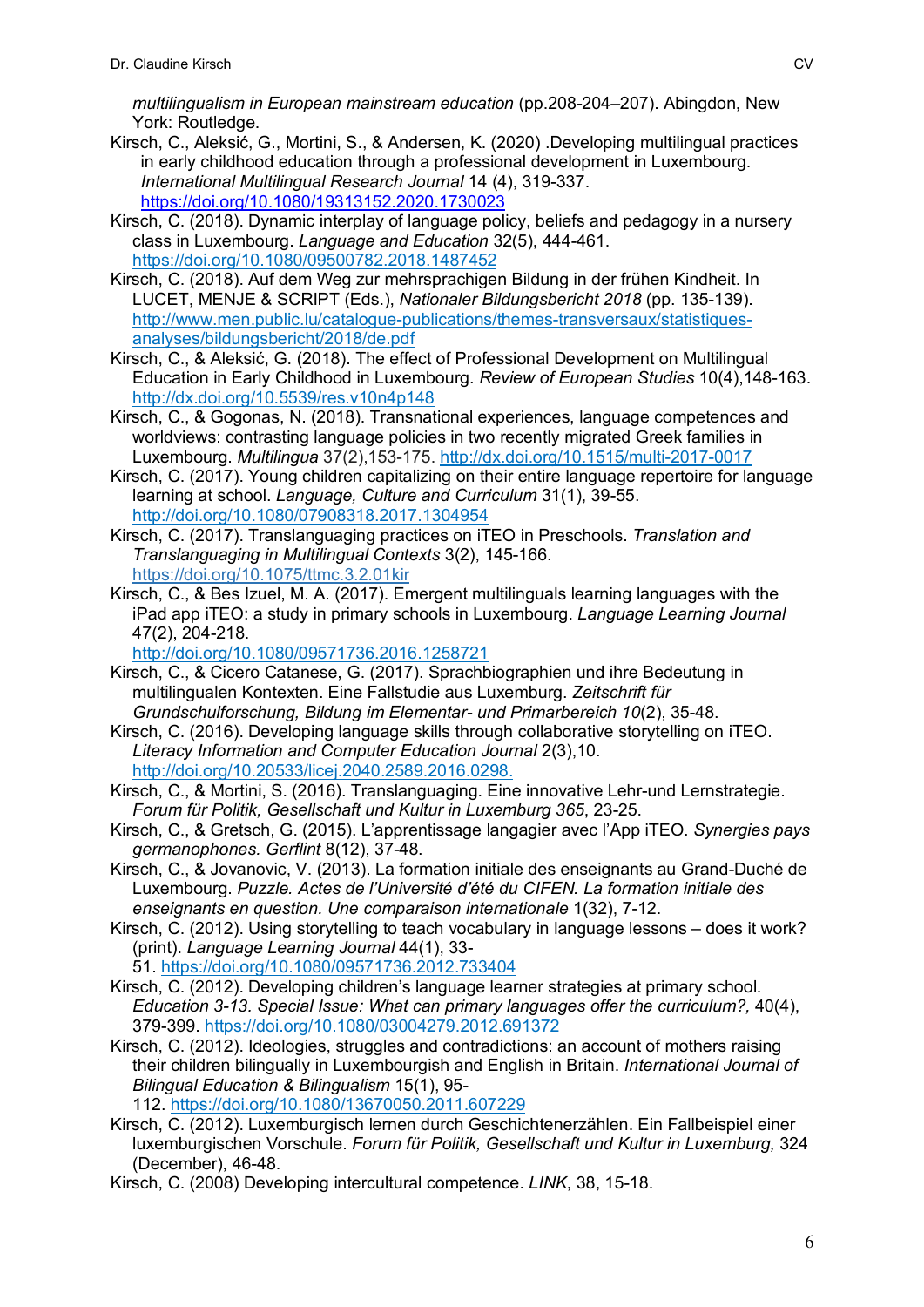- Kirsch, C. (2006). Young children learning new languages out of school, *International Journal of Multilingualism* 4(3), 258-27.
- Kirsch C. (2001). Children's Strategies When Learning Additional Languages. A Comparative Study of Bilingual and Monolingual Children, *Goldsmiths Journal of Education*, 3(2) 2-19.
- Schwartz, M., Kirsch, C. & Mortini, S. (2020). Young children's language-based agency in multilingual contexts in Luxembourg and Israel. *Applied Linguistic Review*. https://doi.org/10.1515/applirev-2019-0050

# **Books and edited books**

- Kirsch, C. & Duarte, J. (2020). (Eds). *Multilingual approaches for teaching and learning. From acknowledging to capitalising on multilingualism in European mainstream education*. Abingdon: Routledge.
- Kirsch, C. (2008). *Teaching Foreign Languages in the Primary School: Principles and Practice*. London: Continuum.
- Morys, N., Kirsch, C., & Gretsch, G. (2014). *Lernen und Lehren in multilingualen Kontexten: Zum Umgang mit sprachlich-kultureller Vielfalt im Klassenraum*. Frankfurt/Main, Deutschland: Peter Lang.
- Panagiotopoulou, A., L. Rosen, Kirsch, C. & Chatzidaki, A. (2019). (Eds). *New Migration of Families from Greece to Europe and Canada – A 'New? Challenge?*. Berlin-Heidelberg: Springer.

# **Book chapters**

- Duarte, J. & Kirsch, C. (2020). Multilingual approaches for teaching and learning. In C. Kirsch & J. Duarte (Eds) (2020) *Multilingual approaches for teaching and learning. From acknowledging to capitalising on multilingualism in European mainstream education* (pp.1–12). Abingdon: Routledge.
- Kirsch, C. (2021). Bildungspartnerschaften und Literacy: Erste Ergebnisse aus dem Projekt COMPARE. In *Service National de la Jeunesse, Zusammenarbeit mit Eltern und Literacy im mehrsprachigen Kontext* (pp. 8.17). Luxembourg, Luxembourg: Ministry of National Education, Childhood and Youth. https://www.enfancejeunesse.lu/de/documents/zusammenarbeit-mit-eltern-und-literacyim-mehrsprachigen-kontext/
- Kirsch, C. (2021). Partenariats éducatifs et literacy : premiers résultats du projet COMPARE. In *Service National de la Jeunesse, Collaboration avec les parents et littératies plurilingues* (pp. 19-32). Service National de la Jeunesse.
- Kirsch, C. (2020). Translanguaging pedagogies in early childhood education in Luxembourg: from theory to practice. In C. Kirsch & J. Duarte (Eds). *Multilingual approaches for teaching and learning. From acknowledging to capitalising on multilingualism in European mainstream education* (pp.15–33). Abingdon: Routledge.
- Kirsch, C. & Seele, C. (2020). Flexible language use in multilingual early childhood education in Luxembourg: Reflecting on its nature and functions. In A. Panagiotopoulou; L. Rosen & J. Strzykala, Jenna (Eds). *Inclusion, Education, and Translanguaging: How to Promote Social Justice in (Teacher) Education?* (pp. 63-83). Wiesbaden: Springer International Publishing. https://link.springer.com/chapter/10.1007/978-3-658-28128-1\_5
- Kirsch, C. & Seele, C. (2020) *Early Language Education in Luxembourg* in M. Schwartz (Ed.) *Handbook of Early Language Education* (pp. 1-24). Springer International Publishing.
- Kirsch, C., Duarte, J., & Palviainen, Å. (2020). Language policy, professional development and sustainability of multilingual approaches. In C. Kirsch & J. Duarte (Eds). *Multilingual approaches for teaching and learning. From acknowledging to capitalising on multilingualism in European mainstream education* (pp.186–203). Abingdon: Routledge.
- Kirsch, C. (2019). Sprachliche Voraussetzungen. In E.B., Kiel., Herzig, U., Maier, & U., Sandfuchs, *Handbuch Unterrichten in allgemeinbildenden Schulen* (p. 334-341). Bad Heilbrunn, Deutschland: Julius Klinkhardt.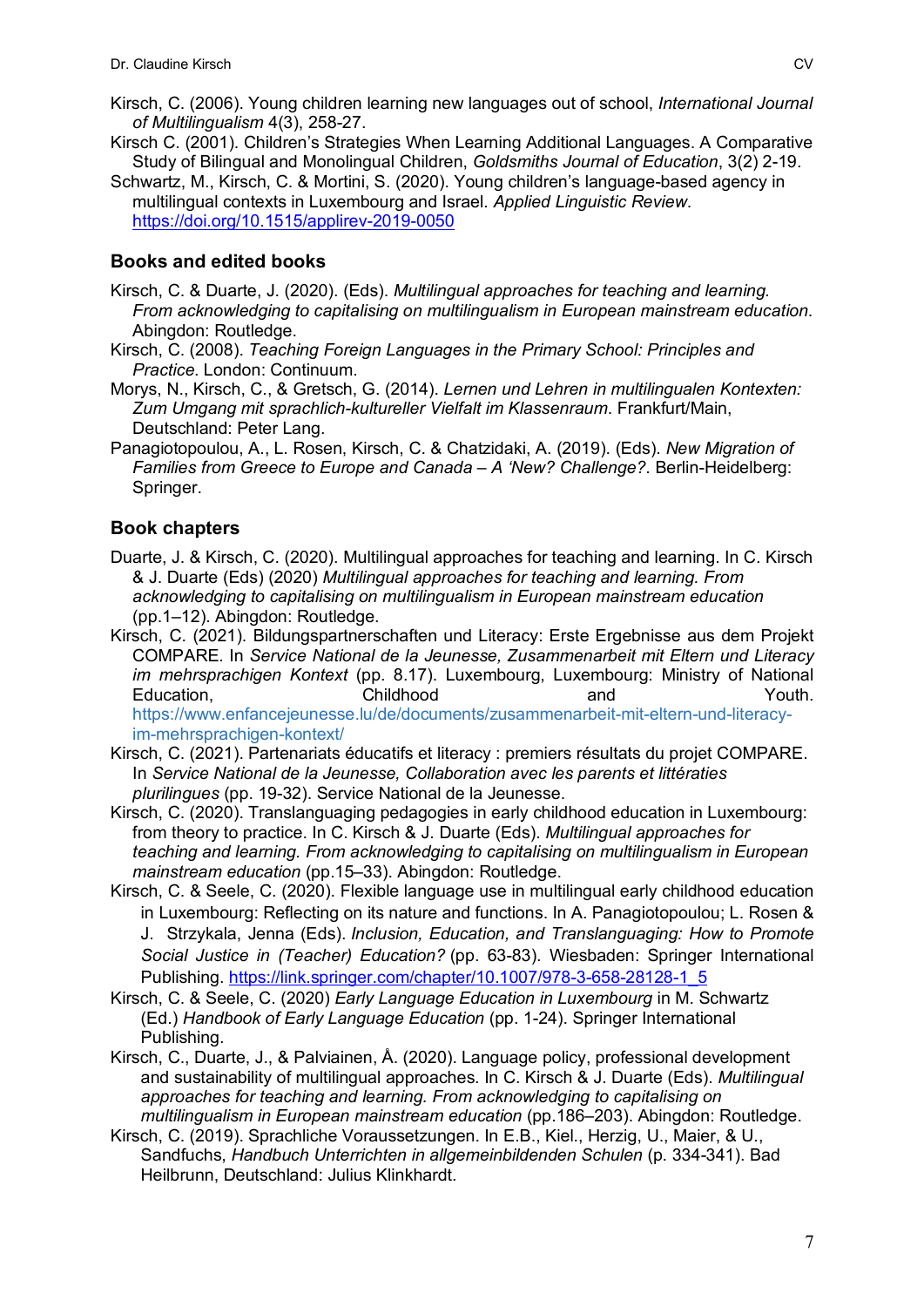- Kirsch, C. (2019). Teachers', parents' and students' perspectives of teaching and learning Greek. In A Panagiotopoulou, L. Rosen, Kirsch, C. and Chatzidaki, A. (Eds). *New Migration of Families from Greece to Europe and Canada – A 'New? Challenge?*. (p.199- 220.) Berlin-Heidelberg: Springer.
- Kirsch, C. (2019). LAP in School Profile 6: Multilingualism in Luxembourg Classrooms. In R. Chumak-Horbatsch (Eds.) Using linguistically appropriate practice. A guide for Teaching in Multilingual Classrooms. (p. p.80-82) Bristol Multilingual Matters.
- Kirsch, C. (2018). Developing speaking and pronunciation skills through storytelling on the app iTEO. In P. Hood, *Teaching Languages Creatively* (pp.47-59). London, UK: Routledge.
- Kirsch, C. (2018). Auf dem Weg zur mehrsprachigen Bildung in der frühen Kindheit. In LUCET, MENJE & SCRIPT (Eds.), *Nationaler Bildungsbericht 2018* (pp. 135-139). https://bildungsbericht.lu
- Kirsch, C. (2014). Storytelling at home and at the nursery school: A study of bilingual children's literacy practices. In N., Morys, C., Kirsch, I., Georges, & G., Gretsch (Eds.), *Lernen und Lehren in multilingualen Kontexten: Zum Umgang mit sprachlich-kultureller Vielfalt im Klassenraum* (pp. 219-246). Frankfurt, Germany: Peter Lang.
- Lamy, C., Bodson, M., Houtmann, E., Kirsch, C., & Gretsch, G. (2015). Der Bachelor in Erziehungswissenschaften an der Universität Luxemburg als akademische und praktische Ausbildung zum Lehrer. In R. Bolle (Ed.), *Schulpraktische Studien 2015 zwischen Standards, Alltag und Zukunftsvisionen* (10, pp. 99-113). Leipzig, Germany: Leipziger Universität.
- Morys, N., Kirsch, C., & Gretsch, G. (2014). Einleitung. In N., Morys, C., Kirsch, I., Georges, & G., Gretsch (Eds.), *Lernen und Lehren in multilingualen Kontexten: Zum Umgang mit sprachlich-kultureller Vielfalt im Klassenraum* (pp. 7-16). Frankfurt, Germany: Peter Lang.
- Kirsch, C. (2008). Different countries, different pedagogies: Student teacher exchanges for primary language learning. In C., Kenner & T. M., Hickey (Eds.), *Multilingual Europe: Diversity and Learning* (pp. 145-150). Stoke-on-Trent: Trentham Books.
- Kirsch, C. (2008). National Strategies on Language in the European Context. In C., Kenner & T. M., Hickey (Eds.), *Multilingual Europe: Diversity and Learning* (pp. 162-168). Stoke-on-Trent: Trentham Books.

# **Thesis**

Kirsch, C. (2006). *English primary children learning languages at home and at school: a sociocultural approach to the development of language learner strategies*, unpublished dissertation for PhD graduation. London: Goldsmiths.

# **Scientific reports and material (e.g. questionnaires)**

- Costley, C., & Kirsch, C. (2020). *Young children capitalising on their entire language repertoire for language learning at school. RiPL Summary of Kirsch, C. (2018) in Language, Culture and Curriculum*. Eprint/Working paper retrieved from http:// www.ripl.uk/research/kirsch-c-2018/.
- Kirsch, C., Vaiouli, P., Bebić-Crestany, D., Andreoli, F. D., Peluso, E. & Hauffels, I. (2022). *The impact of the Covid-19 pandemic in Luxembourg in 2021: Children aged 6-16 share their subjective well-being and experiences. First findings of the project COVID-Kids II.* Esch-sur-Alzette: University of Luxembourg. On http://hdl.handle.net/10993/50350
- Kirsch, C., Vaiouli, P., Bebić-Crestany, D., Andreoli, F. D., Peluso, E. & Hauffels, I. (2022). *L'impact de la pandémie de la Covid-19 au Luxembourg en 2021 : Les enfants de 6 à 16 ans partagent leur bien-être subjectif et leurs expériences. Premiers résultats du projet COVID-Kids II*. Esch-sur-Alzette : Université du Luxembourg. http://hdl.handle.net/10993/50349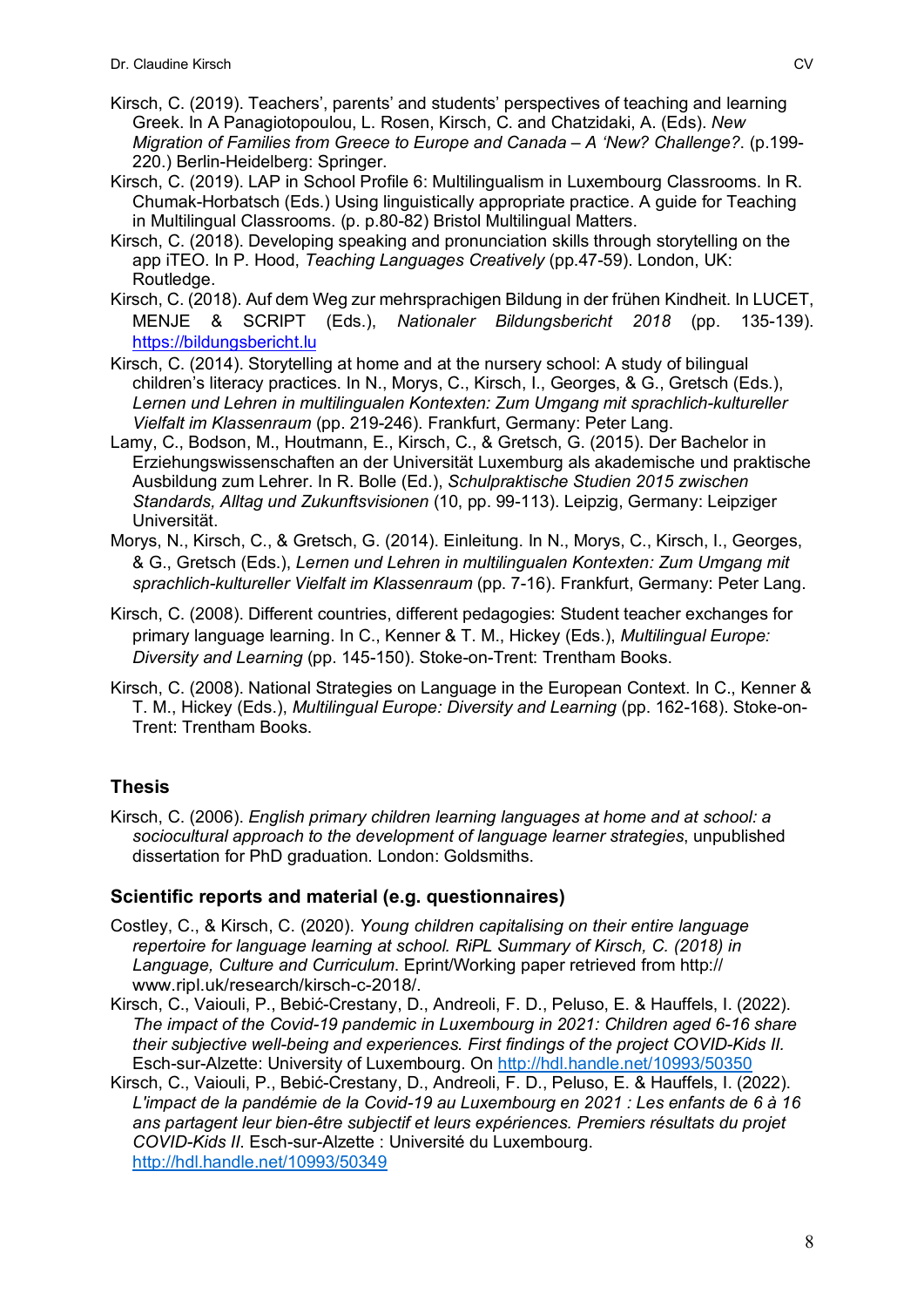- Kirsch, C., Peluso, E., Andreoli, F, & Engel de Abreu, P. M. J. (2021). *Covid-Kids II. Survey for children aged 6 to 16 about their experiences during the Covid-19 pandemic*. Esch-Alzette: University of Luxembourg. http://hdl.handle.net/10993/47879
- Kirsch, C., Engel de Abreu, P. M. J., Neumann, S., Wealer, C, Brazas, K., & Hauffels, I. (2021). *Subjective well-being and stay-at-home-experiences of children aged 6-16 during the first wave of the COVID-19 pandemic in Luxembourg: A report of the project COVID-Kids*. Luxembourg: University of Luxembourg https://covid-kids.uni.lu
- Kirsch, C., Engel de Abreu, P. M. J., Neumann, S., Wealer, C, Brazas, K., & Hauffels, I. (2021). *Bien-être subjectif et expériences quotidiennes des enfants de 6 à 16 ans pendant*  la première vague de la pandémie COVID-19 au Luxembourg un rapport du projet *COVID-Kids*. Luxembourg: University of Luxembourg https://covid-kids.uni.lu
- Kirsch, C., Engel de Abreu, P. M. J. & Neumann, S. (2020). *The Luxembourg COVID-Kids questionnaire*. Luxembourg: University of Luxembourg. http://hdl.handle.net/10993/45556
- Kirsch, C., Aleksić, G., Colucci, L. & Kemp, V. (2020). *Rapport intermédiaire du projet COMPARE*. Luxembourg: University of Luxembourg
- Kirsch, C. (2019). *Personal-Fragebogen zum Sprachenprofil der Einrichtung*. http://hdl.handle.net/10993/47185
- Kirsch, C. (2019). Zusammenarbeit mit den Eltern: Beispiele aus Luxemburg. In: SNJ (Ed.), *Études et Conférences: Le partenariat avec les familles dans l'éducation plurilingue de la petite enfance*. *Klassenraum* (pp. 28-41). Luxembourg: SNJ.
- Kirsch, C. (2017). *Final Report of the project iTEO.* Luxembourg: University of Luxembourg.
- Kirsch, C. (2015). *Multilingual oracies. Ein Bericht einer Weiterbildung zur Förderung der Mündlichkeit anhand von Versen und Bilderbüchern*. Dudelange, Luxembourg: Ministère de l'Education nationale, de l'Enfance et de la Jeunesse, 73-100. https://men.public.lu/dam-assets/catalogue-publications/statistiquesetudes/enfance/beitrage-zur-plurilingualen-bildung.pdf

#### **Magazines and video material for researchers and practitioners**

Kirsch, C., Colucci, Lutgen, P., & Mortini, S. (2022). Five Films of the project COMPARE: 1. Introduction; 2. Literacy – What is it?; 3. Developing literacy – How and with whom?; 4. Developing literacy – How and with whom?; 4. Parent visits – an enrichment Towards a partnership with parents.

https://youtube.com/playlist?list=PLWePPVNHBID5Xeaz5Nzj8Y5vDNJun4YAd

Kirsch, C., Colucci, L., Lutgen, P., & Mortini, S. (2022). Cinq films du projet COMPARE : 1. Introduction ; 2. Literacy – Qu'est-ce que c'est ?; 3. Développer la literacy – Comment et avec qui ?; 4. Visite des parents – un enrichissement ; 5. Vers un partenariat avec les parents. Uni.lu.

https://youtube.com/playlist?list=PLWePPVNHBID7wIpCB0s0DkIvn1NM0i9dO

- Kirsch, C., Colucci, L., Lutgen, P., & Mortini, S. (2022). Acht Filmer vum Projet COMPARE: 1. Aféierung; 2. Literacy – Wat ass dat?: 3. Literacy entwéckelen – Wéi a mat weem?; 4. Elterebesuch – Eng Beräicherung; 5. Um Wee zum Partenariat mat den Elteren. https://youtube.com/playlist?list=PLWePPVNHBID799NHVwqicFYUuVqFq4\_33
- Kirsch, C., Engel de Abreu, P. M. J., Neumann, S., Heber, P., & Hauffels, I. (2021). Trois films du projet COVID-Kids: 1. Écoutez les enfants et les adolescents ; 2. La peur de tomber malade ;3. Expériences avec le travail scolaire à la maison. https://www.youtube.com/playlist?list=PLWePPVNHBID5ftFEWBJCG8-2btR6s0PGZ
- Kirsch, C., Engel de Abreu, , P. M. J., Neumann, S., Heber, P., & Hauffels, I. (2021). Fünf Filme des Projekts COVID-Kids: 1 Hört den Kindern und Jugendlichen zu; 2. Die Angst krank zu werden; 3. Erfahrungen mit der Schule zu Hause. https://www.youtube.com/playlist?list=PLWePPVNHBID5ftFEWBJCG8-2btR6s0PGZ

Kirsch, C., Engel de Abreu, , P. M. J., Neumann, S., Heber, P., & Hauffels, I. (2021). Three movies of the project COVID-Kids: 1. Listen to children and young people; 2. The fear of getting ill; 3. Home schooling experiences. https://www.youtube.com/playlist?list=PLWePPVNHBID5ftFEWBJCG8-2btR6s0PGZ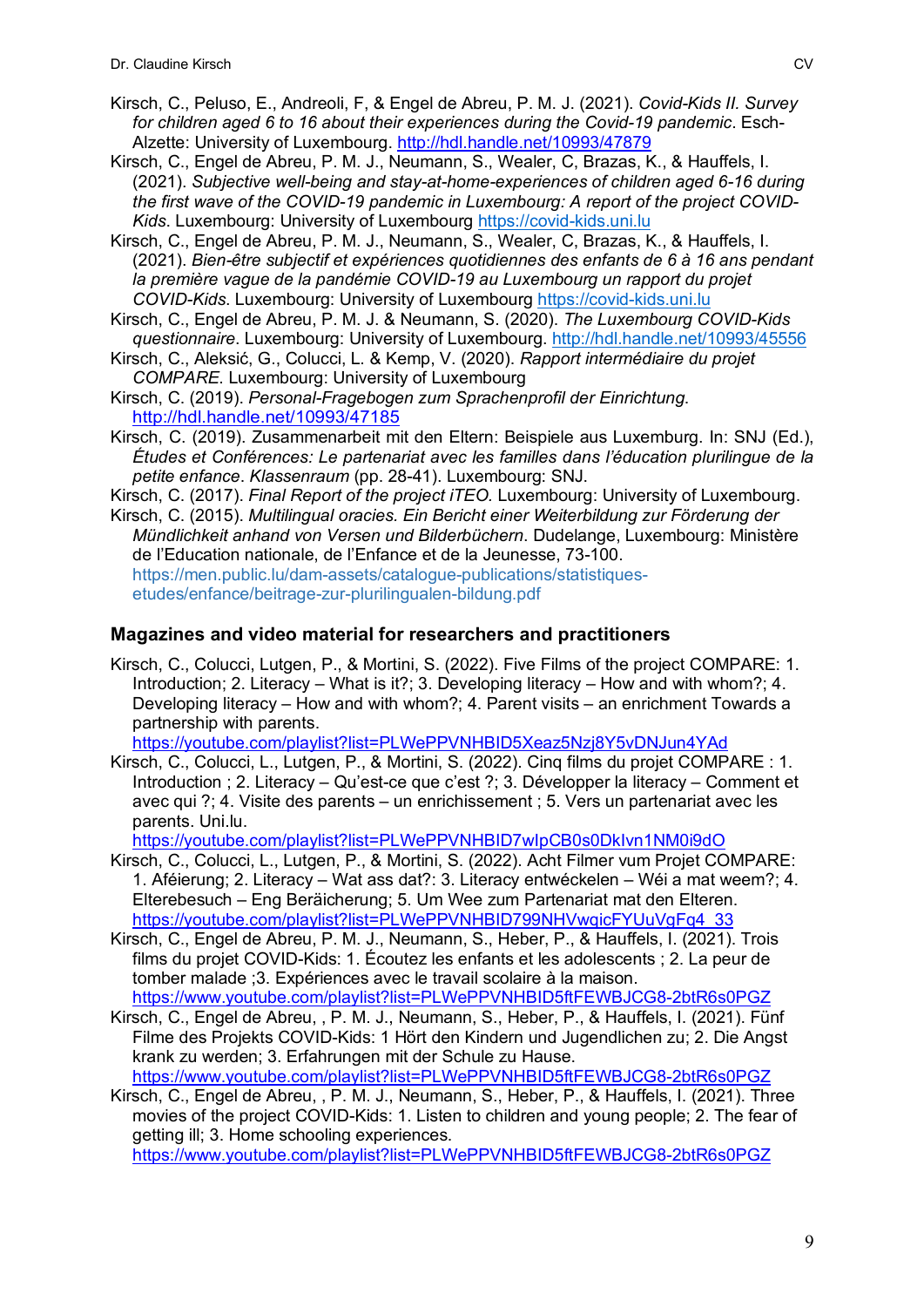- Kirsch, C., Mortini, S., Andersen, K. N. & Aleksic, G. (2018a). *Newsletter des Forschungsprojekts MuliPEC*. University of Luxembourg. Available on https://mulipec.uni.lu
- Kirsch, C., Mortini, S., Andersen, K. N. & Aleksic, G. (2018b). *Dialog. Une publication du projet «Developing multilingual pedagogies in early childhood»*. Mindforest: University of Luxembourg. Available on https://mulipec.uni.lu

Kirsch, C., Mortini, S. (2018). Traduction française. *Dialog. Une publication du projet «Developing multilingual pedagogies in early childhood»*. Mindforest: University of Luxembourg Available on https://mulipec.uni.lu

Kirsch, C. (2018). MuLiPEC: Developing multilingual pedagogies in Early Childhood: 10 experts with English subtitles. Available on https://www.youtube.com/playlist?list=PLWePPVNHBID6ZO5CmpaJIgZg\_lDdUxl6f

Kirsch, C. (2017). MuLiPEC: Developing multilingual pedagogies in Early Childhood: 8 educational videos.

https://www.youtube.com/playlist?list=PLWePPVNHBID6ZO5CmpaJIgZg\_lDdUxl6f

- Kirsch, C. (2017). Opbauen op méisproocheg Ressourcen beim Sproocheléieren. *Learn,*  November (8).
- Kirsch, C. (2017). *iTEO: examining the use of the App iTEO for teaching and learning languages in primary schools: 7 educational videos*. Esch. University of Luxembourg. https://iteo.uni.lu
- Gretsch, G. & Kirsch, C. (2015). *Echo iTEO. Co-languaging, collaborating, co-constructing*. Luxembourg: Mindforest. Available on https://iteo.uni.lu
- Kirsch, C. & Gretsch, G. (2014). *Echo iTEO. Sprachräume*. Luxembourg: Mindforest. Available on https://iteo.uni.lu
- Kirsch, C. (1999) Connected Works, *DECOPRIM* 3 (CD-ROM), Luxembourg: MENFP/SCRIPT. Available on http://www.decoprim. lu, last accessed on 7 March 2002.
- Kirsch, C. (1999). *De Pinguin – un aperçu sur deux années de classe*, CD-ROM, Luxembourg.
- Kirsch, C. (December 1998). Collaboration with Parents, *DECOPRIM* 2 (CD-ROM), Luxembourg: MENFP/SCRIPT. Available on http://www.decoprim. lu, last accessed on 7 March 2002.
- Kirsch (1998) in J. Twitchin. *Intertalk - Plurilingual Education Across Europe*, University of Jyväskylä, Finland, London: JTL Productions.
- Kirsch, C. (1997). Stratégies d'apprentissage du français en deuxième année, *DECOPRIM I/suite*, Luxembourg: MENFP/SCRIPT.

Kirsch, C. (1997). *Le Français en 2ème*, vidéo, Luxembourg, MENFP/SCRIPT.

- Kirsch, C. (1997). Léiwe Kleeschen, gudde Kleeschen, *DECOPRIM I/97*, Luxembourg: MENFP/SCRIPT.
- Kirsch, C. (1996). Zusammenarbeit Kindergarten-erstes Schuljahr, ein Gewinn für alle, Aeppelchen 2, DECOLAP, Luxembourg: MENFP/SCRIPT.

Kirsch, C. (1996). Es ist Osterhasenzeit, Aeppelchen 3, DECOLAP, Luxembourg: MENFP/SCRIPT.

Nour El Din-Letsch, J., Kinarian, C., Kirsch, C., Origer-Eresch, M.P., Schwarz, C., Stammet B., Wantz, M. (1996). Der individuelle Sprachentwicklungsbericht, Aeppelchen 2, DECOLAP, Luxembourg: MENFP/SCRIPT.

Nour El Din-Letsch, J.,Kirsch, C., Schwarz, C., Stammet B. (1996). Sprachentwicklungsbericht, Aeppelchen 3, DECOLAP, Luxembourg: MENFP/SCRIPT.

#### **Key notes and invited talks (symposia) in international conferences (from 2012)**

Kemp, V., Colucci, L., Bebić, D. D., & Kirsch, C. (2021). *Head, shoulders, Knie et pés – singing one's way intomultilingual practices. Language policies and practices in ECE*. Invited Paper presented at ECER, Geneva, Switzerland, 10.09.2021.

Kirsch, C. (2021). *Opening minds to translanguaging pedagogies: perspectives and practices of professionals in early childhood education and primary school.* Key note presented at Beyond Multilingualism: Translanguaging in Education, Basel, Switzerland,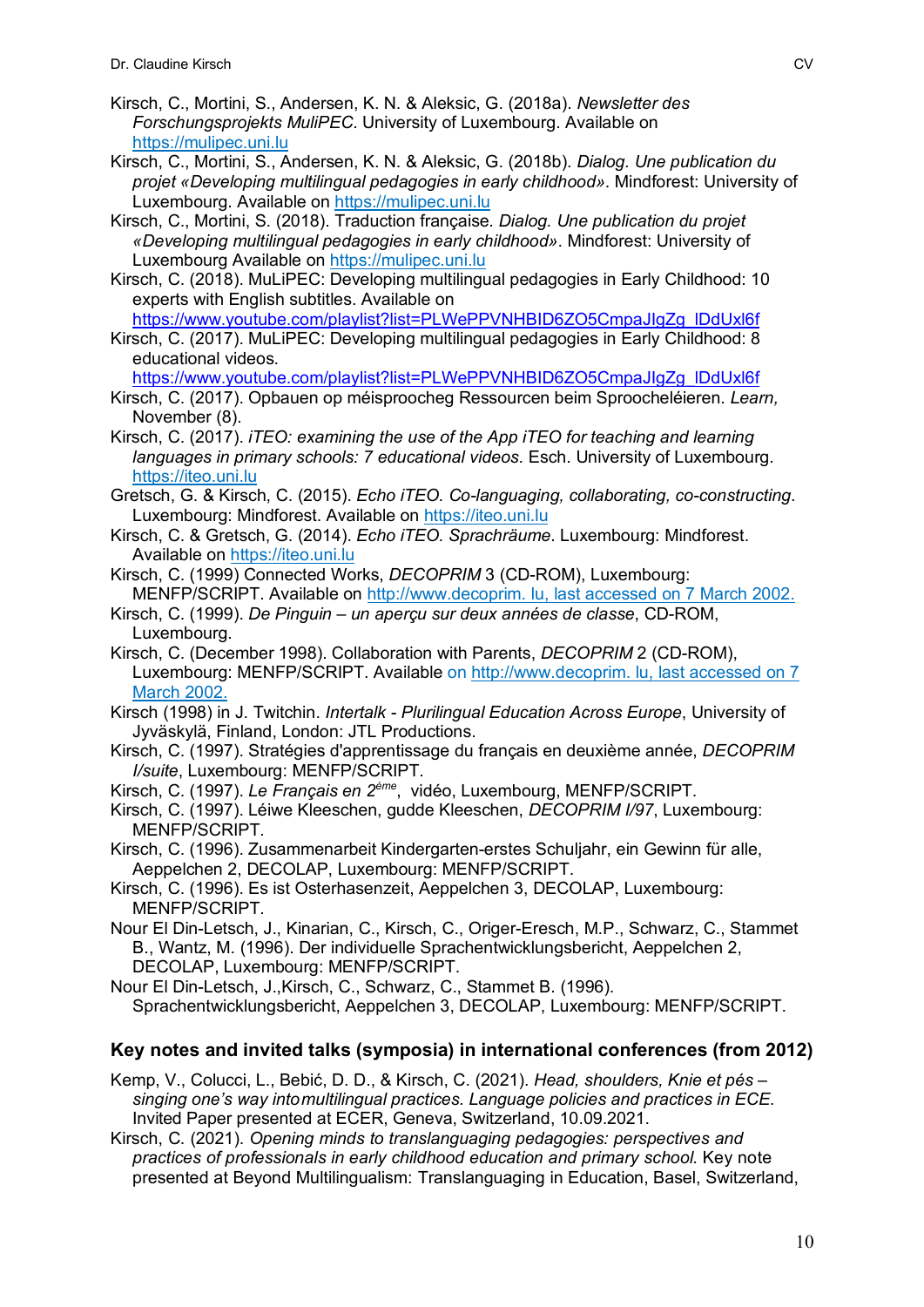09.09.2021.

- Kirsch, C. (2021). *Multilingual children - today & tomorrow*. Paper presented at Unitalks, Campus Belval, Luxembourg, 30.06.2021.
- https://www.youtube.com/watch?v=lgDNCeT67HE
- Kirsch, C. (2021) *First steps into developing multilingual practices in ECEC in Luxembourg: Insights from the projects MuLiPEC and COMPARE*. Invited paper presented at ECER, Geneva, Switzerland, 07.09.2021.
- Kirsch, C. & Aleksic, G. (2021). *Collaboration between home and crèches: perspectives, experiences and expectations of educators in Luxembourg*. Invited paper presented at ECER, Geneva, Switzerland, 06.09.2021.
- Kirsch, C., Aleksic, G., Bebić, D., Kemp, V., & Colucci, L. (2021). *Perspectives on multilingualism and multilingual literacies from early childhood educators in Luxembourg*. Invited paper presented at Crossroads of Languages and Cultures 6, Cyprus, 04.09.2021.
- Kirsch, C. (2021). Die Pädagogik des Translanguaging: Möglichkeiten und Herausforderungen. Keynote. 16. Fachtagung Deutsch als Zweitsprache. Pädagogische Hochschule Graubünden, 20.3.2021.
- Kirsch, C. (2020). *Professional development to promote innovative language teaching: examples from multilingual Luxembourg*. Keynote presented at TedELL; Teachers and teacher educators: Education and professional development for early language learning, Lisbon, Portugal,13.11.2020.
- Kirsch, C. (2019). *Preschool teachers' language-supporting strategies in multilingual education in Luxembourg*. Invited paper presented at Multilingual Childhoods: Education, policy and practice, Hamar, Norway, 16.05.2019.
- Kirsch, C. (2019). *The Influence of Professional Development on Early Years Teachers' and Educators' Attitudes and Practices in Luxembourg*. Invited paper presented at AERA, Toronto, Canada, 09.04.2019.
- Kirsch, C. (2019). Developing multilingual pedagogies in early childhood. Ergebnisse des Projekts MuLiPEC: Perspektiven der Fachkräfte und pädagogische Praxis. Keynote. Interkulturelle Bildung. University of Hamburg, Germany, 15.01.2019.
- Kirsch, C., & Seele, C. (2018). *Reflecting on Translanguaging Practices in Formal and Non-Formal Early Education Settings in Luxembourg: How, When and Why Do We Translanguage?* Invited paper presented at International Workshop Inclusion, Education, and Translanguaging: How to Promote Social Justice in (Teacher) Education?, Cologne, Germany, 27.09.2018.
- Kirsch, C., & Mortini, S. (2018). *Practitioners' and a Child's Perspectives on Translanguaging in an Early Years Setting in Luxembourg Claudine Kirsch*. Invited paper presented at ECER 2018: Inclusion and Exclusion, Ressources for Educational Research?, Bolzano, Italy, , 06.09.2018.
- Kirsch, C. (2018). *Becoming agents of change: how early-years practitioners in Luxembourg transformed a monolingual environment into a multilingual one*. Paper presented at ECERA Annual conference 'Early Childhood Education, Families and Communities, Budapest, Hungary, 30.08.2018.
- Kirsch, C. (2018). *Teachers' perspectives of teaching Greek in a multilingual Greek school in Luxembourg*. Invited paper presented at Crossroads of Languages and Cultures, Rethymnon, Greece, 02.06.2018.
- Kirsch, C. (2017). *Teachers', parents' and students' perspectives' on teaching and learning Greek in a community school in Luxembourg*. Invited paper presented at ECER, Copenhagen, Norway, 25.08.2017.
- Kirsch, C. (2017). *Perspectives on translanguaging and its practices in early years in Luxembourg*. Invited Paper presented at ECER, Copenhagen, Norway, 23.08.2017.
- Kirsch, C. (2017). *Capitalising on children's linguistic repertoire in diverse contexts: practices , and challenges*. Key note presented at Luxembourgish Studies Colloquium Crossing Languages, Crossing Cultures, Sheffield, UK., 05.05.2017.
- Kirsch, C. (2016). *Aufbauen auf den mehrsprachigen Ressourcen der Kinder*. Invited paper presented at Symposium "Schule für alle", München, Germany, 07.12.2016.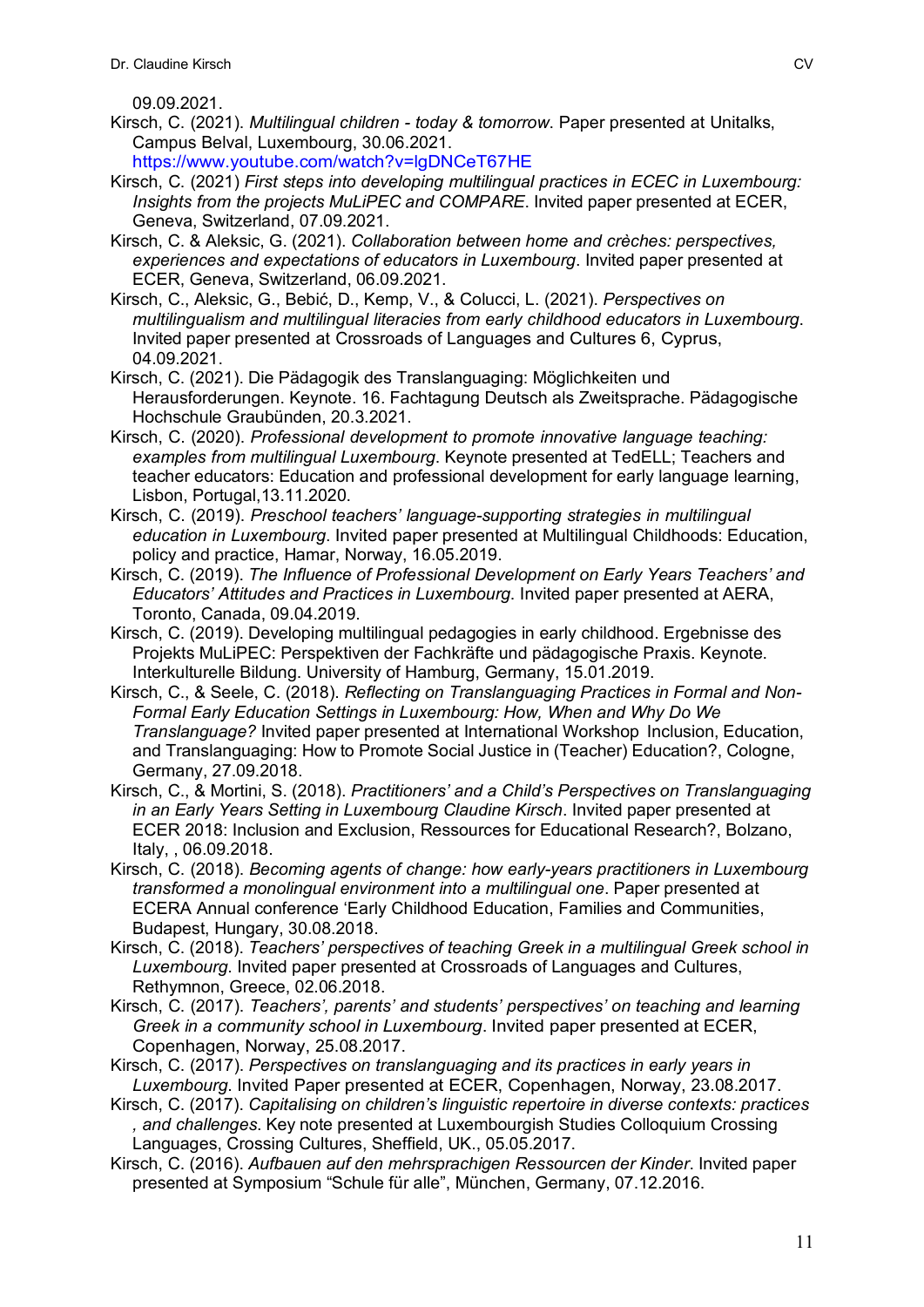- Kirsch, C., Andersen, K. N., Mortini, S., & DiLetizia, L. (2016). *Einblicke in die Sprachideologien und Praktiken von Fachkräften in formalen und non-formalen Einrichtungen in Luxemburg*. Paper presented at Mehrsprachigkeit in der frühen Kindheit: Ideologien und Praxis, Esch-Alzette, Luxembourg, 13.10.2016
- Kirsch, C. (2015). *Developing multilingualism in nursery schools in Luxembourg*. Invited paper presented at Rethinking Language, Diversity and Education, Rhodos, Greece, 09.09.2015.
- Kirsch, C. (2015). *Translanguaging of children and teachers during storytelling activities with iTEO in nursery and primary schools in Luxembourg*. Invited paper presented at Claudine KIRSCH, Falun, Sweden, 20.04.2015.
- Kirsch, C. (2014). *Sprachenlernen durch Storying mit iTEO*. Key note. Interkulturelle Bildung. University of Hamburg, Germany, 11.11.2014.
- Kirsch, C. (2013). *Entwicklung der Zweitsprache und der Argumentationsfähigkeit*. Invited paper, Cologne, Germany. 11.01.2013.

### **Papers presented at international conferences (from 2012)**

- Andersen, K. N., & Kirsch, C. (2015). *Multilingual oracies in formal and informal settings in Luxembourg*. Paper presented at Translanguaging: Practices, Skills and Pedagogy, Falun, Sweden, 20.04.2015.
- García, O., Panagiotopoulou, A., & Kirsch, C. (2016). *Translanguaging as a motor for the development of oral skills in early childhood*. Paper presented at Développement des compétences orales des enfants multilingues, Esch Belval, Luxembourg, 18.02.2016.
- Little, S., Günther-van der Meij, M., Kirsch, C., Usanova, I., & Duarte, J. (2021). *Developing Multilingual Literacies – Views from four countries*. Paper presented at ECER. Invited paper presented at ECER, Geneva, Switzerland, 07.11.2021.
- Kirsch, C., & Aleksic, G. (2021). Developing multiliteracies in early years education in Luxembourg. Speed talk with poster presented at AILA 2021 Worldcongress, Groningen, Netherlands, 17.08.2021.
- Kirsch, C., Aleksić, G., Bebić-Crestany, D., Kemp, A. & Verba, I. (2021) Multilingual practices and literacies in Luxembourg: perspectives from teachers, parents and children. Paper presented at the EERA. Developing Multilingual Literacies – Exploring the role of communities for literacy development in multilingual families. 21.04.2021
- Kirsch, C. (2020) *Multilingual literacy practices in crèches in Luxembourg: preliminary findings from questionnaires*. Paper presented at the EERA. Developing Multilingual Literacies – Exploring the role of communities for literacy development in multilingual families. University of Sheffield, 5.-6.10.2020.
- Kirsch, C. (2019). *Changes of Early Years Practitioners' Perspectives on Multilingual Education through Professional Development in Luxembourg*. Paper presented at ECER, University of Hamburg, Germany, 04.09.2019.
- Kirsch, C., Degano, S., & Mortini, S. (2019). *Translanguaging as a pedagogy, a practice or a strategy? Examples from a preschool and a primary school class in Luxembourg*. Paper presented at the conference *The various guises of translanguaging*, Ghent, Belgium, 01.07.2019.
- Kirsch, C., Aleksic, G., & Andersen, K. N. (2018). *The influence of a professional development on teachers' and carers' multilingual practices in early childhood education in Luxembourg*. Paper presented at Inaugural LuxERA Conference «Luxembourg: A Unique Educational Context? Perspectives on Education (Research)», Belval, Luxembourg, 08.11.2019.
- Kirsch, C., Aleksic, G., Andersen, K. N., & Mortini, S. (2019). *The Effect of Professional Development on Multilingual Education in Early Childhood in Luxembourg*. Paper presented at Multilingual Childhoods: Education, policy and practice, Hamar, Norway, 15.05.2019.

Kirsch, C., & Degano, S. (2018). *(In)flexible Language Use in a Year 4 Class in Luxembourg: Which Languages in Which Subjects?* Paper presented at ECER 2018: Inclusion and Exclusion, Ressources for Educational Research, Bolzano, Italy, 06.09.2018.

Kirsch, C. (2018). *Developing multilingual pedagogies in the early years in Luxembourg*.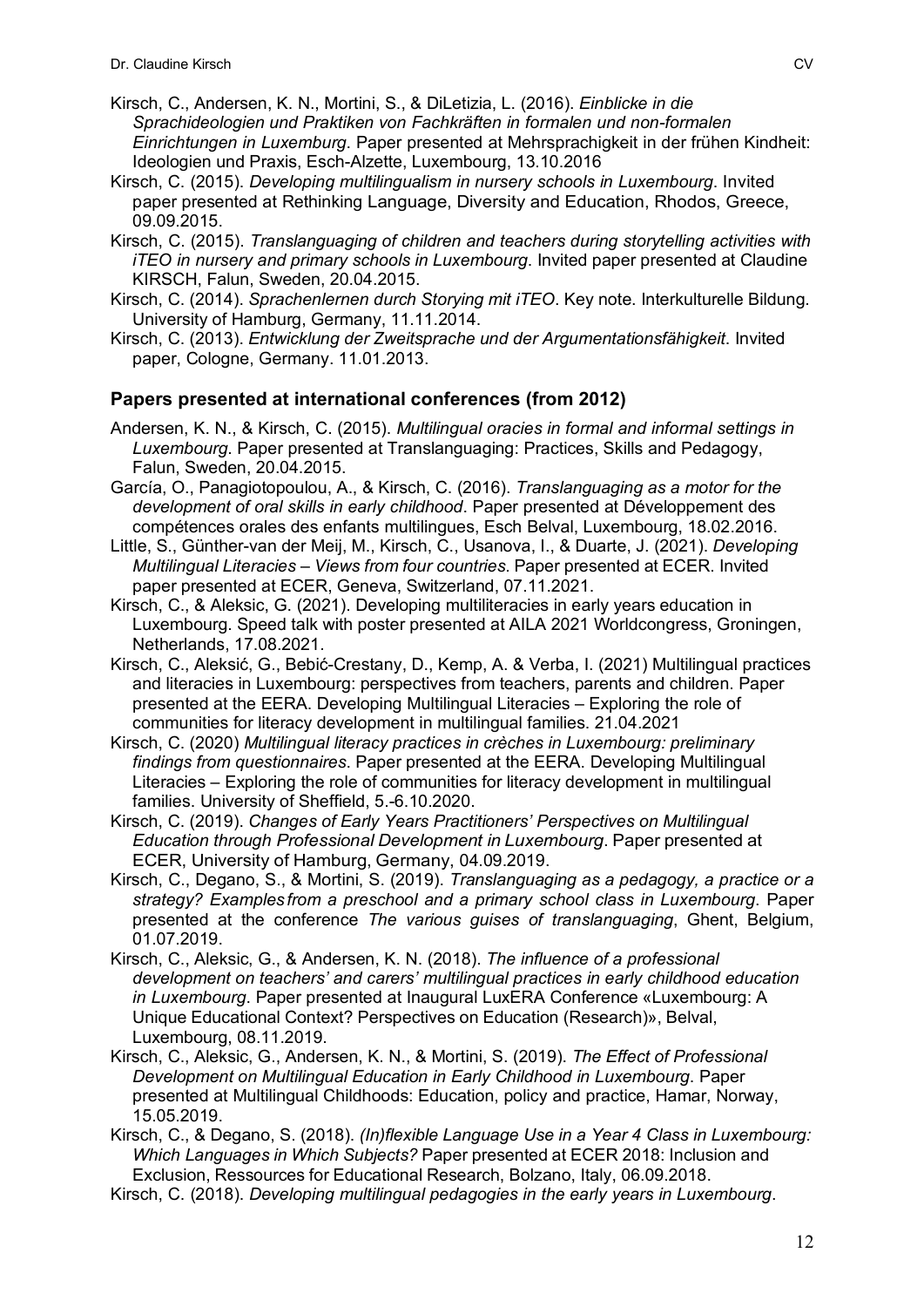Paper presented at Crossroads of Languages and Cultures, Rethymnon, Greece, 02.06.2018.

- Kirsch, C. (2017). *Inhalte und Ergebnisse einer Fortbildung zur Mehrsprachigkeitspädagogik in der frühen Kindheit*. Invited paper presented at Mehrsprachigkeit in Kita und Schule, Hegne, 23. September 2017, Germany. 23.09.2017.
- Kirsch, C., & Mortini, S. (2017). *Developing language skills in 3-year-olds in multilingual Luxembourg: a case study*. Paper presented at ECER, Copenhagen, Norway, 24.08.2017.
- Kirsch, C. (2017). *Dynamic interplay of language policy, beliefs and pedagogy in a nursery class in Luxembourg*. Paper presented at AILA world congress, Rio, Brazil, 24.07.2017.
- Kirsch, C. (2017). *Perspectives on multilingualism and language learning and literacy practices of early years practitioners in Luxembourg*. Paper presented at ISB11 International Symposium of Bilingualism, Limerick, Ireland, 14.06.2017.
- Kirsch, C., & Bes Izuel, M. A. (2016). *Language ideologies of preschool teachers and translanguaging practices in classrooms*. Paper presented at IALIC, Barcelona, Spain, 26.11.2016.
- Kirsch, C., & Bes Izuel, M. A. (2016). *iTEO as a translanguaging and learning space*. Paper presented at International Conference on Bilingualism in Education, Bangor, Wales, 10.06.2016.
- Kirsch, C. (2015). *Developing multilingualism of 6-8 year-olds through collaborative storytelling on iTEO*. Paper presented at LICE, Windsor, UK, 09.11.2015.
- Kirsch, C., & Andersen, K. N. (2015). *Educators' and teachers' understanding of developing multilingual oracies*. Paper presented at EECERA, Barcelona, Spain, 09.09.2015.
- Kirsch, C., Seele, C., & Engel de Abreu, P. (2015). *Language promotion and language practices in early educational settings in Luxembourg: Research projects in the fields of non-formal and formal education*. Paper presented at Mehrsprachigkeit und frühe Kindheit: Herausforderungen für das Bildungssystem. Multilinguisme et petite enfance: Défis pour le système éducatif, Walferdange, Luxembourg, 06.03.2015.
- Kirsch, C., & Di Letizia, L. (2015, September 09). *Language learning through storying on iTEO*. Paper presented at EECERA, Barcelona, Spain, 09.09.2015.
- Kirsch, C. (2013). *Entwicklung der Argumentationsfähigkeit von Geschwistern bei sukzessiver Zweisprachigkeit. Eine Fallstudie*. Paper presented at Mehrsprachigkeit als Chance.Fünfte internationale Tagung zu Herausforderungen und Potenziale von Mehrsprachigkeit in Schule, Hochschule und weitere Bildungsinstitutionen am 28. - 29.06.13, Heidelberg, Germany.
- Kirsch, C., & Gretsch, G. (2013, June 28). *iTEO – ein Tool zur Valorisierung der Mehrsprachigkeit*. Paper presented at Mehrsprachigkeit als Chance. Fünfte internationale Tagung zu Herausforderungen und Potenziale von Mehrsprachigkeit in Schule, Hochschule und weitere Bildungsinstitutionen am 28. - 29.06.13, Heidelberg, Germany
- Kirsch, C. (2013). *Development of persuasive speech in emergent bilingual siblings*. Paper presented at Conference on Urban Multilingualism and Education, Ghent, Belgium, 07.03.2013.
- Kirsch, C., & Gretsch, G. (2013). *Learning languages through collaborative storytelling with iTEO*. Paper presented at Conference on Urban Multilingualism and Education, Ghent, Belgium, 07.03.2013.
- Kirsch, C. (2012). *Developing language through the App iTEO*. Paper presented at Researching language in education in diverse, twenty-first century classrooms, Edinburgh, UK, 10.09.2012.
- Neumann, S., & Kirsch, C. (2018). *Mehrsprachige Bildung in Luxemburg: Möglichkeiten und Herausforderungen*. Paper presented at Mehrsprachige Bildung in formalen und nonformalen Bildungsinstitutionen, Esch-Belval, Luxembourg, 26.04.208.
- Mortini, S., & Kirsch, C. (2017). *Developing language skills in the Early Years in multilingual Luxembourg: an ethnographic study*. Paper presented at LICE, Cambridge, UK, 12.12.2017.
- Seele, C., & Kirsch, C. (2021). *From language policy to educational practices: early*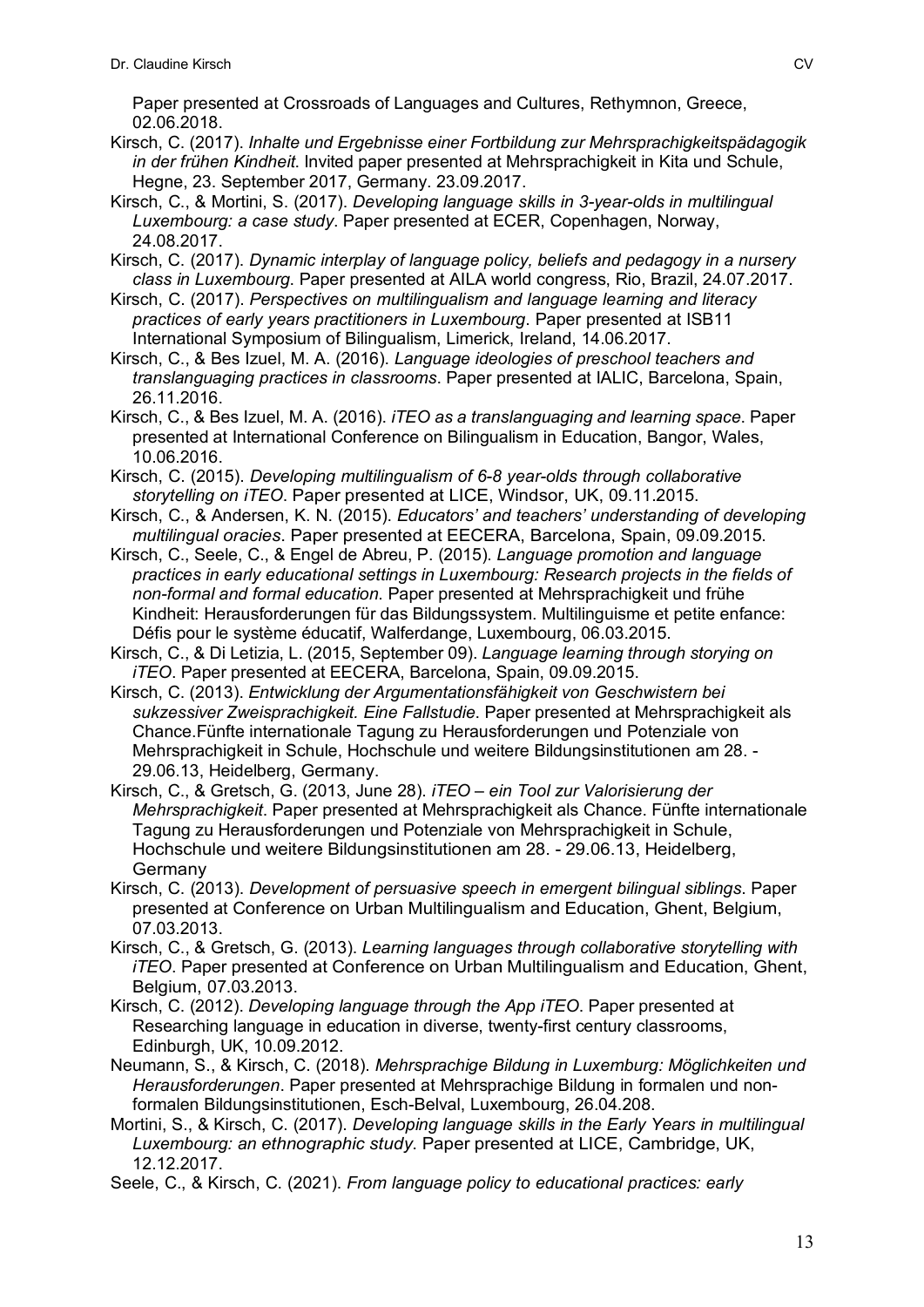*multilingual education in Luxembourg*. Speed talk with poster presented at AILA 2021 Worldcongress, Groningen, Netherlands, 17.08.2021

### **Invited talks in international NGOs and HE (from 2012)**

- Coghill, D., Kirsch, C. and Engel de Abreu, P., Neumann, S. (2020) *Cross national variation in the impact of COVID-19 on children and education*. WHO COVID-19 and Educational Institutions Research Working Group. 07.07.2020
- Engel de Abreu, P., Neumann, S., Wealer, C., Coutinho de Macedo, E., Brazas, K. & Kirsch, C. (2020). Subjective well-being of adolescents in Luxembourg, Germany and Brazil during the COVID-19 pandemic. TAG Group Meeting UNESCO, WHO and UNICEF, 17.11.2020.
- Kirsch, C., (2021). COVID-KIDS: Und was ist mit den Kindern? Fachvortrag (Zoom) St Gallen. Schulsozialarbeitsverband, 18.01.2021.
- Kirsch, C., Engel de Abreu, P., Neumann, S., Brazas, K. & Wealer, C. (2020). School experiences of children and adolescents in Luxembourg, Germany and Switzerland during the first wave of the lockdown. WHO and UNESCO, COVID-19 and MNCAH Research Network Working Group on COVID-19 and Educational Institutions, 17.12.2020
- Kirsch, C., Engel de Abreu, P., Neumann, S. (2020) Understanding the influence of COVID-19 on children's and adolescents' school experience and subjective well-being. WHO meeting, 13.10.2020
- Kirsch, C., Aleksic, G., Mortini, S., Degano, S., & Andersen, K. N. (2018). *Perspectives on Translanguaging as a Pedagogy in Luxembourg*. Paper presented at Meeting, New York, Massachussets, 10.04.2018

#### **Workshops in education Higher Education and Sommer schools**

- Kirsch, C. (2021). Die Pädagogik des Translanguaging: Weitere Beispiele und Handlungsanweisungen in Vorschulen und Klassen 1 und 2. Workshop. 16. Fachtagung Deutsch als Zweitsprache. Pädagogische Hochschule Graubünden, 20.3.2021
- Kirsch, C. (2017). *Sprachenlernen mit der App iTEO*. Paper presented at 2. Workshop zur Lehr-Lernforschung,Esch Belval, Luxembourg, 24.10.2017.
- Kirsch, C. (2017). *Demystifying multilingualism at work, at home and at school*. European School of Administration. Paper presented at Training Day, Luxembourg, Luxembourg, 21.11.2017.
- Kirsch, C. (2017). *Sprache aus den Kindern herauskitzeln: Erzählen, Kollaborieren und Kokonstruieren mit digitalen Medien*. Workshop organised by the Ministry of Education at the Fachtagung Frühe mehrsprachige Bildung in der Luxemburger Kindertagesbetreuung, Geesseknäppchen, Luxembourg, 30.03.2017.
- Kirsch, C., & Bes Izuel, M. A. (2016). *iTEO – digital storytelling in a multilingual context: presentation, use, discussion*. Paper presented at Multiplier Event: Shaping new border spaces through languages?, Belval, Luxembourg, 15.04.2016.
- Kirsch, C. (2015). *Developing languages through the iPad App iTEO*. Paper presented at Lehr- Lernforschung alsMotor für pädagogische Innovation - in Schulen, mit Schulen, für Schulen, Walferdange, Luxembourg, 16.09.2015.
- Kirsch, C. (2015). *Lehr-und Lernforschung: Perspektiven von AES und dem BScE*. Paper presented at Workshops with teachers: Lehr-Lernforschung als Motor für pädagogische Innovation – in Schulen, mit Schulen, für Schulen, Walferdange, Luxembourg, 16.05.2015.
- Kirsch, C. (2015). *Sprachenlernen durch Geschichtenerzählen mit iTEO*. Invited paper presented at 8. Französischlehrertag. "Wege zur Frankreichkompetenz", Saarbrücken, Germany, 21.01.2015.
- Kirsch, C., & Hilgers, J. M. (2014). *Ansätze zur Integration von Naturwissenschaften in den Sprachunterrichtund von Sprachunterricht in den Naturwissenschaften*. Invited paper presented at Französischlehrertag, Saarbrücken, Germany, 22.01.2014.
- Kirsch, C., & Gretsch, G. (2014). *Forschungsbasierte Lehre im BScE*. Paper presented at Lunchtime seminar,Luxembourg, Luxembourg, 10.01.2014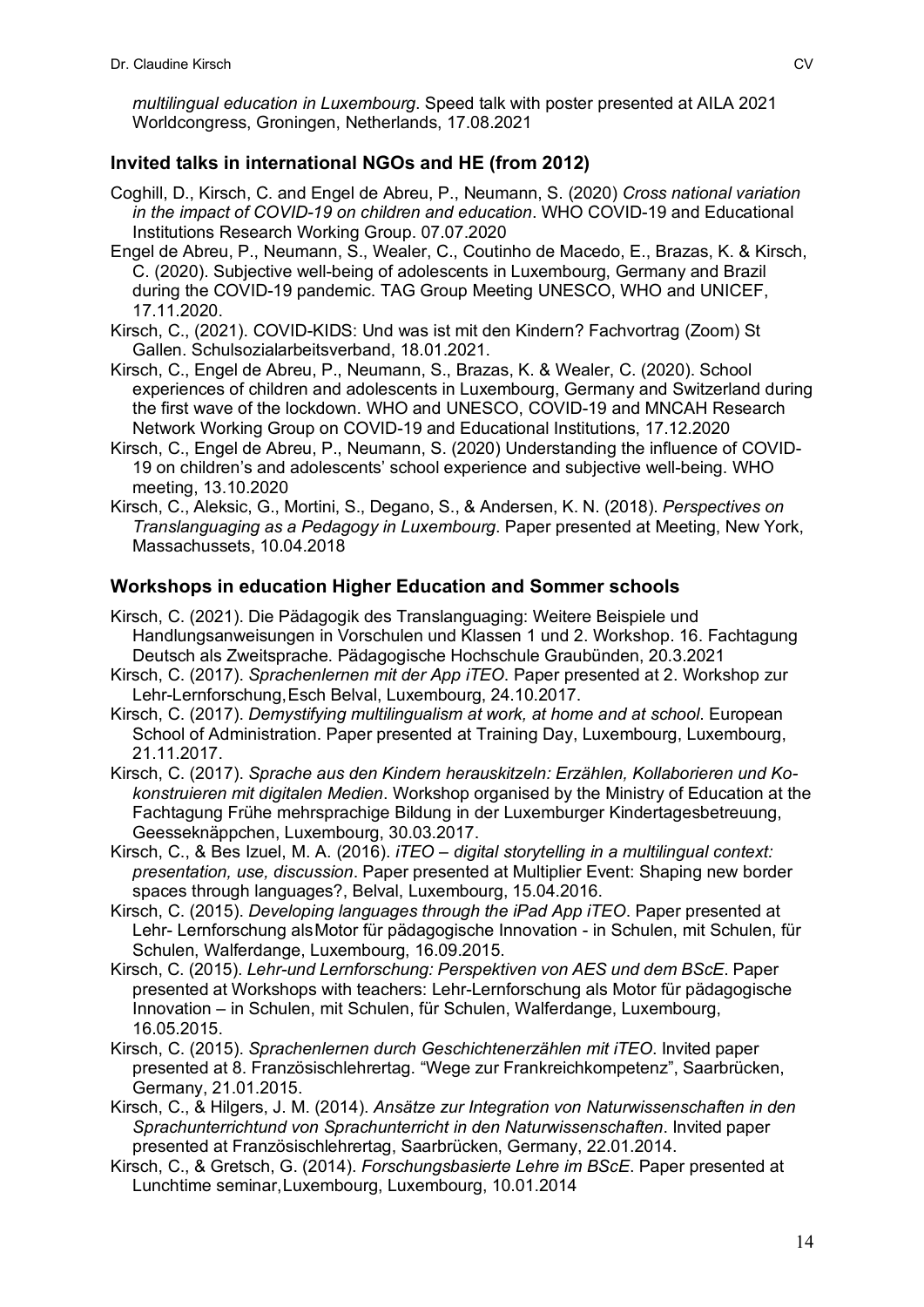- Kirsch, C. (2013). *Kinder lernen Sprachen durch das Erzählen von Geschichten*. Invited paper presented at event Mehrsprachigkeit und Multiliteralität, Cologne, Germany, 02.05.2013.
- Kirsch, C. (2013). *Sprachenlernen durch Geschichtenerzählen in der Schreibwerkstatt und mit iTEO*. Invited paper presented at Französischlehrertag, Saarbrücken, Germany, 23.01.2013.

#### **Workshops and talks in Luxembourg**

- Kirsch, C., & Engel de Abreu, P. (2021). *D´Wuelbefanne vu Kanner a Pandemie-Zäiten. Resultatera Perspektiven*. Paper presented at COVID und Jugendliche, Luxembourg, Luxembourg, 18.11.2021.
- Kirsch, C. & Engel de Abreu, P. (2021). Présentation des résultats de l'étude COVID - Kids menée par l'Université du Luxembourg et UNICEF Luxembourg. COVID - 19, Un an après: des consequences chez les enfants et adolescents? Webinaire organisé par le comité d'éthique hospitalier CHL-INCCI-OMEGA 90, 5.05.2021.
- Kirsch, C. & Engel de Abreu, P (2021). Table Ronde «Zesumme mat de Kanner duerch Corono-Zaiten». SNJ Mariendal, 30.03.2021.
- Kirsch, C., Engel de Abreu, P., Neumann, S. (2020). Well-being and home-schooling vu Kanner a Jugendlecher während der Coronavirus Pandemie (Mai – Juli 2020). Special interest group. University of Luxembourg, Luxembourg, 07.12. 2020
- Kirsch, C., Engel de Abreu, P., Neumann, S. (2020). Well-being an Experiences vu Kanner während dem Lockdown. MENJE. Forum Geesseknäppchen, Luxembourg, 27.11. 2020.
- Kirsch, C., Engel de Abreu, P., Neumann, S. (2020). COVID-Kids. Predictors of subjective well-being. Children's and adolescents' homeschooling experience. Expert meeting with UNICEF and health professionals. University of Luxembourg, 21.10.2020.
- Kirsch, C., Neumann, S., Aleksic, G., Kemp, V., & Colucci, L. (2020). *Collaboration with parents and multiliteracy in early childhood education*. Paper presented, University of Luxembourg, Luxembourg, 09.10.2020.
- Kirsch, C. (2019). *From home to early childhood education: beliefs, language ideologies and OPOL*. Paper presented at Family Multilingualism Seminar, University of Luxembourg, Luxembourg, 18.12.2019.
- Kirsch, C. (2018). *Zusammenarbeit mit den Eltern und Valorisieren der Familiensprachen mit der App iTEO*. Paper presented at Conférence sur l'éducation plurilingue de la petite enfance, Forum Geesseknäppchen*,* Luxembourg, 26.06.2018.
- Kirsch, C. (2018). *"Education plurilingue" in Luxemburg: Perspektiven der Fachkräfte und pädagogische Praxis in Vorschulen und einer crèche*. Paper presented at "Lieft Aer Sproochen!" Mehrsprachige LehrerInnen und ErzieherInnen als wichtige Akteure für gelingende mehrsprachige Bildung, Esch-Belval, Luxembourg, 28.04.2018
- Kirsch, C. (2016). *Sprachenlernen mit der App iTEO*. Paper presented at Launch of Edusphere, Belval,Luxembourg, 12.03.2016.
- Kirsch, C. (2016). *iTEO als Tool zur Sprachentwicklung mehrsprachiger Kinder*. Key note presented atDéveloppement des compétences orales des enfants multilingues, Esch Belval, Luxembourg, 18.02.2016.
- Kirsch, C. (2015). *iTEO*. Paper presented at EAPRIL, Belval, Luxembourg, 26.11.15.
- Kirsch, C. (2013). *iTEO, a learning and teaching tool that valorises and promotes language diverity*. Paper presented at Multilingual policies and practices in private and public domains, Walferdange, Luxembourg, 08.07.2013

#### **Organization of conferences and events**

• Launch of BilingualismMatters@Luxembourg 04.03.21; University of Luxembourg, Campus Belval (https://www.bilingualism-matters.org/network/bilingualism-mattersluxembourg)